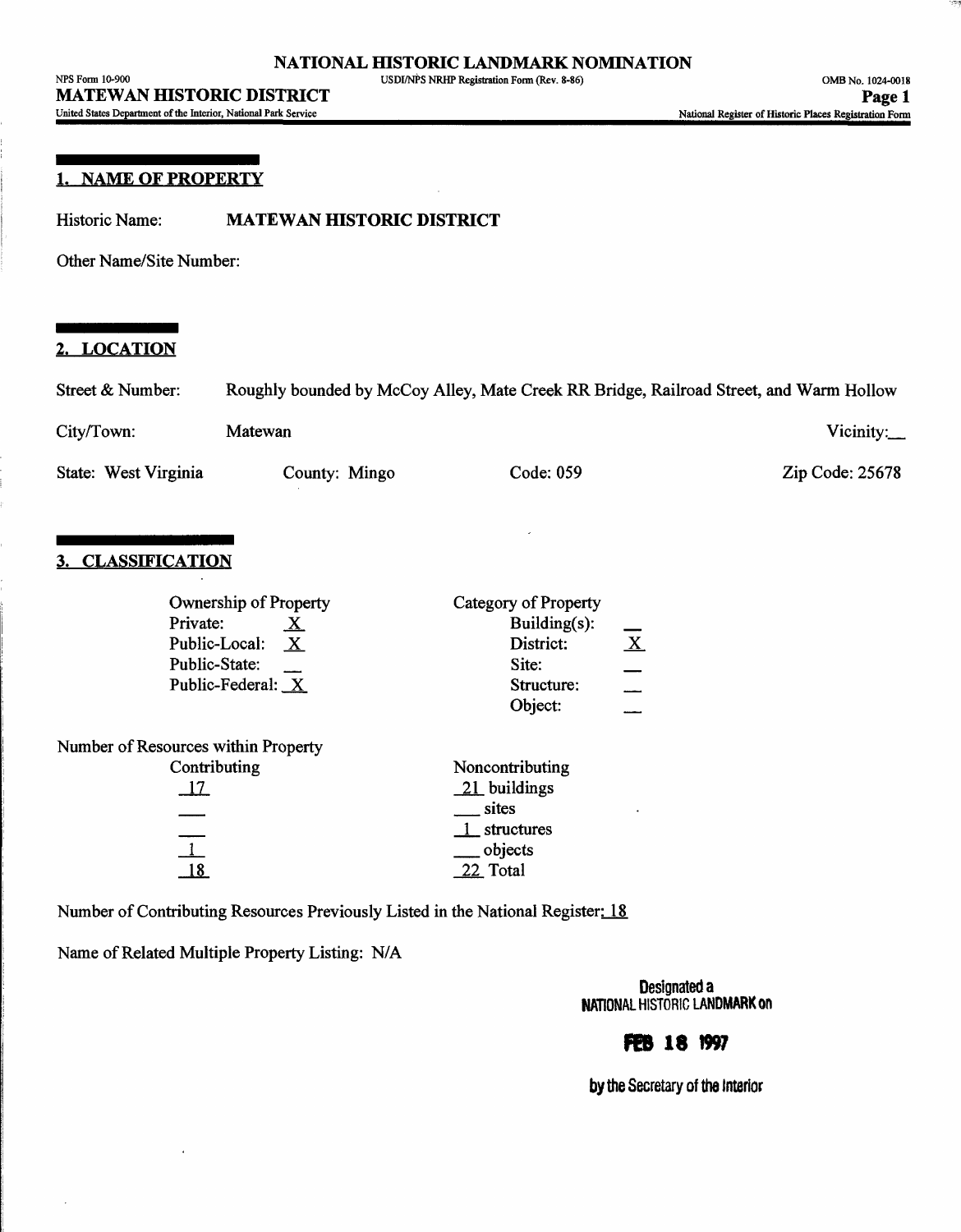## **4. STATE/FEDERAL AGENCY CERTIFICATION**

As the designated authority under the National Historic Preservation Act of 1966, as amended, I hereby certify that this nomination request for determination of eligibility meets the documentation standards for registering properties in the National Register of Historic Places and meets the procedural and professional requirements set forth in 36 CFR Part 60. In my opinion, the property \_\_ meets \_\_ does not meet the National Register Criteria.

Signature of Certifying Official Date

State or Federal Agency and Bureau

In my opinion, the property meets does not meet the National Register criteria.

Signature of Commenting or Other Official Date

State or Federal Agency and Bureau

## **5. NATIONAL PARK SERVICE CERTIFICATION**

| I hereby certify that this property is: |  |  |  |  |  |  |
|-----------------------------------------|--|--|--|--|--|--|
|-----------------------------------------|--|--|--|--|--|--|

- \_\_ Entered in the National Register
- Determined eligible for the National Register
- Determined not eligible for the National Register
- Removed from the National Register
- Other (explain):

Signature of Keeper Date of Action

 $\sim$   $\sim$ 

Designated a NATIONAL HISTORIC LANDMARK **on**

# **FEB 18 1997**

by the Secretary of the interior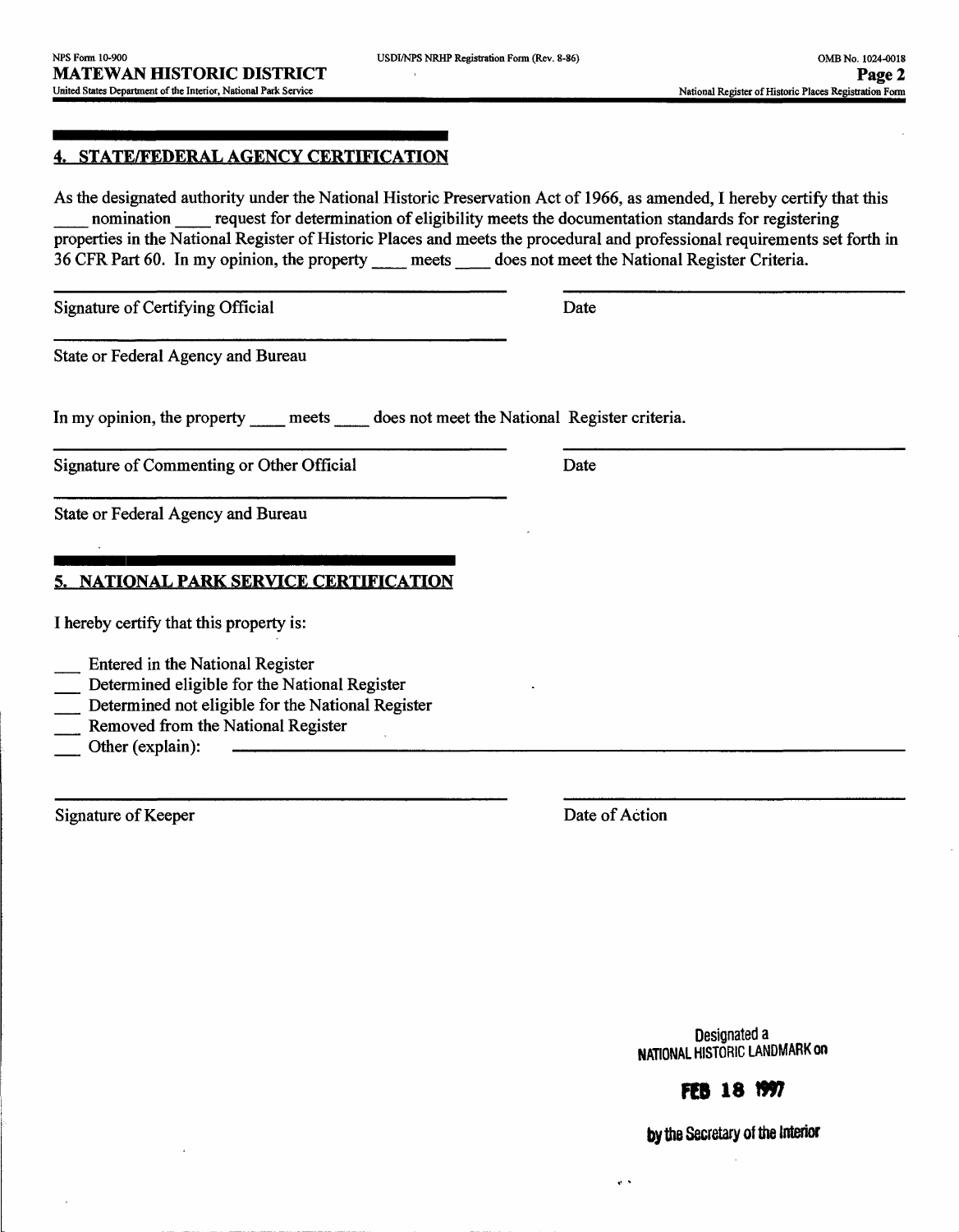#### **6. FUNCTION OR USE**

| Historic: | DOMESTIC<br>Sub:<br><b>COMMERCE/TRADE</b><br><b>TRANSPORTATION</b><br>SOCIAL<br><b>GOVERNMENT</b> |      | single dwelling<br>multiple dwelling<br>financial institution<br>department store<br>organizational<br>restaurant |  |
|-----------|---------------------------------------------------------------------------------------------------|------|-------------------------------------------------------------------------------------------------------------------|--|
|           |                                                                                                   |      | rail-related<br>meeting hall<br>post office<br>city hall                                                          |  |
| Current:  | <b>DOMESTIC</b>                                                                                   | Sub: | single dwelling<br>multiple dwelling                                                                              |  |
|           | <b>COMMERCE/TRADE</b>                                                                             |      | financial institution<br>department store                                                                         |  |
|           | <b>TRANSPORTATION</b><br><b>GOVERNMENT</b>                                                        |      | rail-related<br>post office<br>city hall                                                                          |  |

## **7. DESCRIPTION**

ARCHITECTURAL CLASSIFICATION: LATE 19th/EARLY 20th CENTURY/commercial, bungalow

#### MATERIALS:

| Foundation: | Brick, stone, concrete block        |
|-------------|-------------------------------------|
| Walls:      | brick, wood, stone, aluminum siding |
| Roof:       | asphalt, asbestos, tile             |
| Other:      |                                     |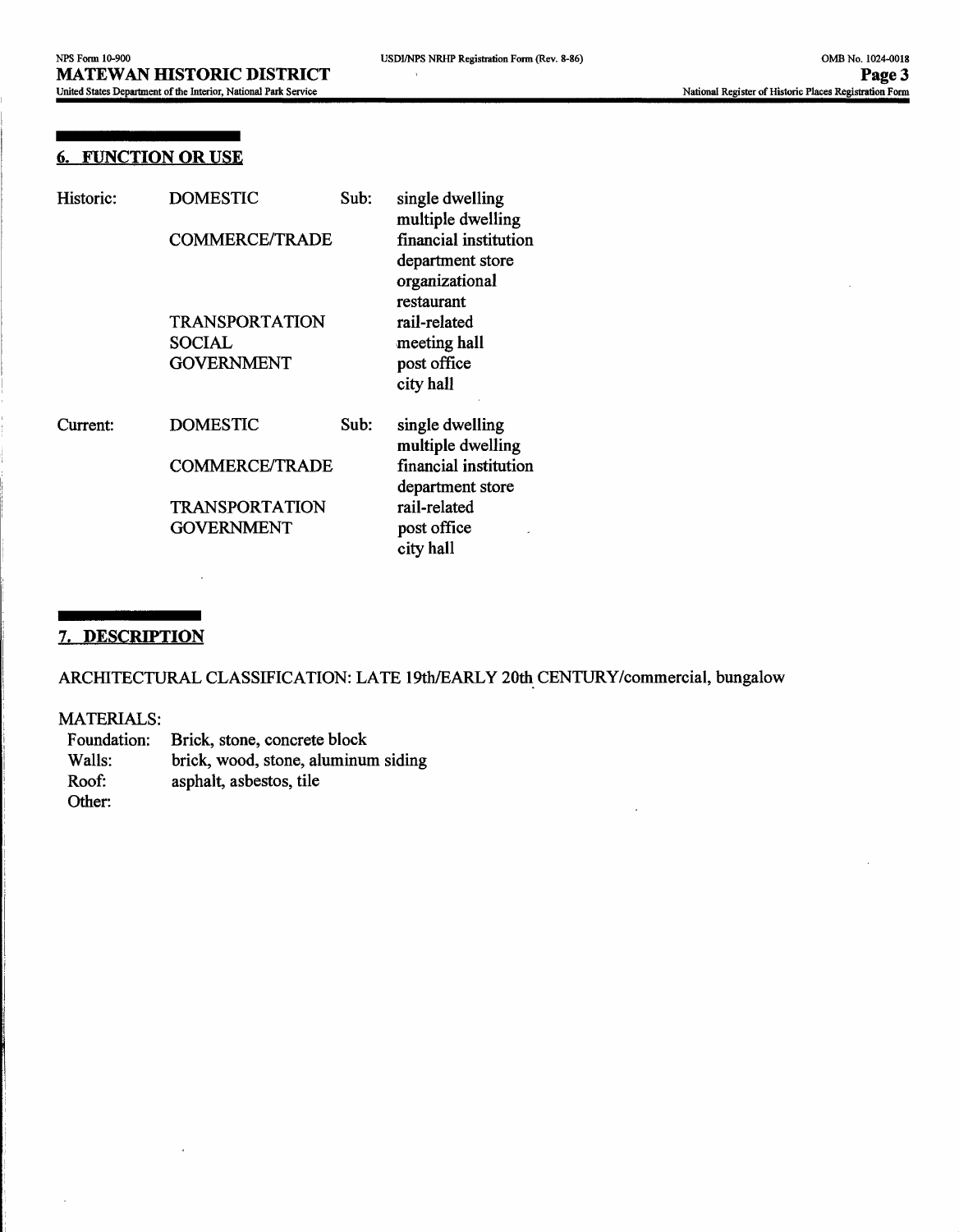#### **Describe Present and Historic Physical Appearance.**

Matewan, a town of an estimated 800 people, is located in Mingo County, West Virginia, along the north side of the Tug Fork of the Big Sandy River at the confluence of Mate Creek. The Tug Fork forms the boundary between the rugged mountainous landscape of West Virginia and Kentucky for approximately sixty miles from the point where West Virginia, Virginia, and Kentucky come together to where the Tug joins with the Levisa Fork from eastern Kentucky to become the Big Sandy River. Matewan of the 1920- 1921 period was a town of 800 inhabitants, mostly miners, or business people who had come to the area to do business with the miners. At that time, there was in the town,

a block of businesses, a main street lined by maples with whitewashed trunks, big wooden houses ... miners' cabins along Mate Creek and the railroad, and a high rock cliff behind it all. There were a depot, a bank, a company store, a hotel, a hardware, two drugstores, and the Do-Drop Inn. There was also Testerman's Jewelry, run by the town's...mayor and his attractive young wife.<sup>1</sup>

Other businesses prospering from the miners' trade included pool rooms, saloons, those making and selling unlawfully produced liquor [moonshine], and prostitution.

The town is situated snugly between the Tug Fork and Mate Creek and the steep surrounding hillsides. The majority of the town is in the floodplain. As a result, it has been plagued by periodic flooding. Recent devastating floods occurred in 1977 and 1984. A U.S. Army Corps of Engineers flood wall project designed to protect existing downtown businesses and that portion of the historic district subject to flooding was completed in 1985.

Matewan's central business center comprises the major portion of the historic district. The Norfolk Southern Railroad (formerly Norfolk and Western), which runs through town, was originally the main thoroughfare. The line is still in use, although the original tracks and road bed have been replaced and the tracks have been elevated somewhat, but not enough to change the character of the place.

Perpendicular to the north of the business district is a residential section lining the west side of the road at Warm Hollow. The houses here are simple one- to two-story, gabled-roof houses that are typical of miners' housing throughout southern West Virginia. North of the railroad tracks is a scattered collection of non-contributing commercial properties and the non-contributing Matewan United Methodist Church.

Most of the buildings in the district are relatively unpretentious architecturally. The commercial buildings are mainly two-story, brick or stone, with plain windows and some pressed metal ornamentation at the cornices. Some buildings display stone string courses and other detail.

An interesting feature of the commercial buildings on Mate Street is their double-sided facades. One facade faces the railroad and the other side faces Mate Street, the town's principal vehicular route. The facades on both sides, nearly mirror images of each other, have the characteristic recessed storefronts with transom windows and flanking display windows. According to the 1993 National Register nomination for the Matewan Historic District, of all of the commercial centers in the state that

<sup>&</sup>lt;sup>1</sup>Lon Savage, *Thunder in the Mountains: The West Virginia Mine War*, 1920-21 (Pittsburgh: University of Pittsburgh Press, 1990), p. 12.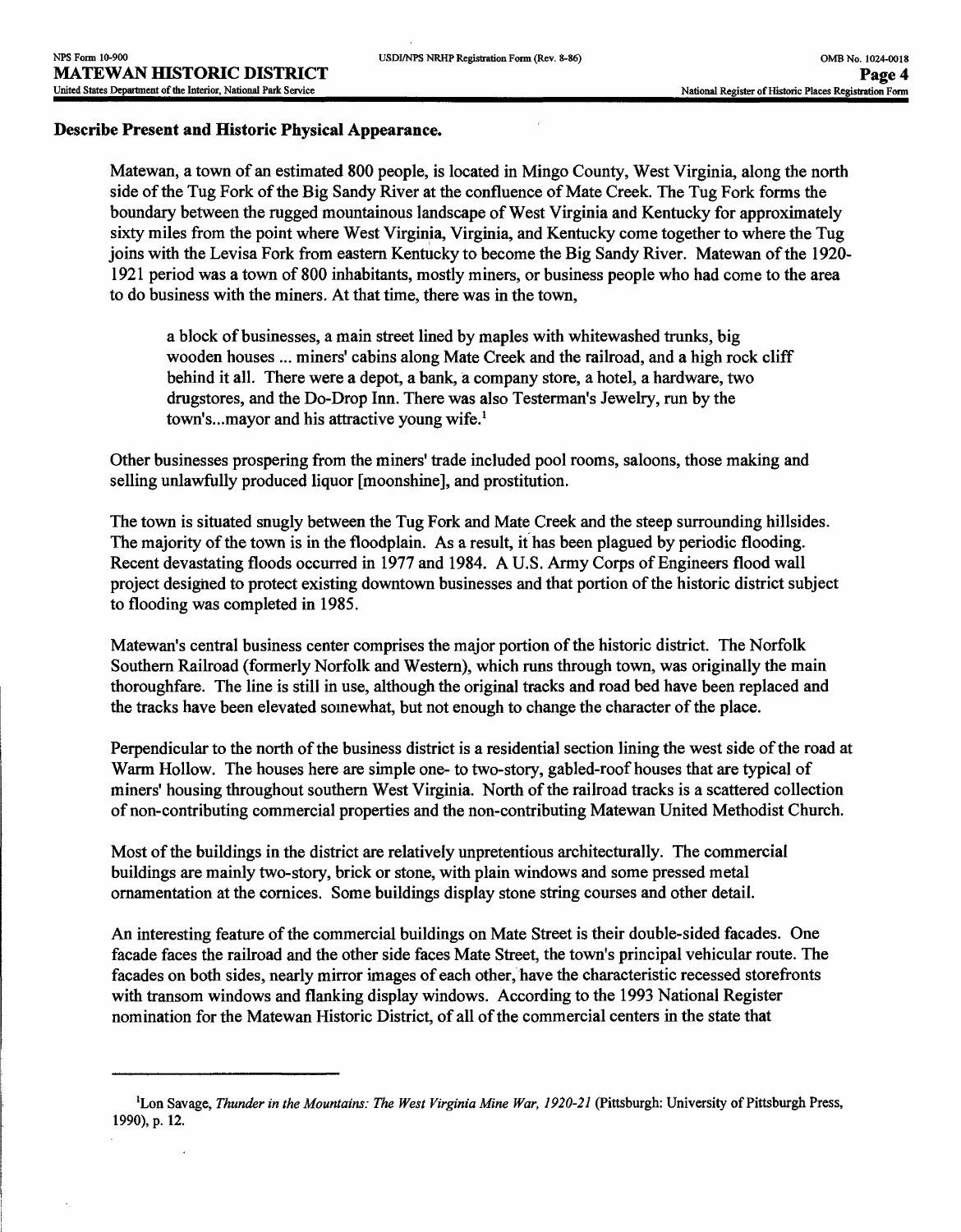J.

are oriented to face the railroad, only Matewan has been identified as having a collection of main street commercial buildings that have two facades.<sup>2</sup>

Matewan's commercial core has retained much of what existed at the time of the Battle of Matewan, despite floods and a fire that occurred in December, 1992. The fire destroyed the large two-story brick Buskirk Building, which, at the time of the battle, housed the Urias Hotel and was the headquarters for the Baldwin-Felts detectives. Although historically and architecturally significant, its loss did not destroy the integrity of the historic district nor did the fire affect other sites and buildings directly associated with the Battle of Matewan. Chambers Hardware store is no longer standing. The Hope Building occupies the site of the Chambers Hardware store as well as the vacant lot of the 1920 period. The sidewalk and boardwalk which extended in front of the railroad side of the commercial block are gone. A narrow gravel street, known as Railroad Alley, is there today. Sidewalks fronted the businesses on both sides of Mate Street in 1920, as they do today. Mate Street, however, was unpaved in 1920.

The following contributing buildings are some of the most significant in the district:<sup>3</sup>

Coleman Building (Nowlin Building) (656), ca. 1910. This two-story brick commercial building contains three street level commercial bays and eight second floor apartments.

Testerman Jewelry Store (649B), 1910. The jewelry store is a large three-story commercial building with four commercial bays on the first floor and five apartments on each upper floor. There are stone quoins and window details as well as a first floor cornice.

G. W. Hatfield Building (643), 1911. This is a large three-story commercial structure with four commercial bays on the first floor and five apartments on each upper floor. There are stone quoins and window details as well as a first floor cornice.

Matewan National Bank (640A), and Old Post Office (640B), 1913. This is a two-story brick building constructed in two sections. The rear (Post Office), facing the railroad, has commercial-style detailing with a corbeled parapet and flat headed windows. There originally was a porch on each of the exposed facades on the second floor. Evidence of these porches still exists. The Mate Street portion of the building was the Matewan Bank which still has large round-headed windows on the first floor. This building has been restored to its 1920-1921 exterior appearance.

Seed store (635), 1918, is a two-story, clapboard-sided commercial building with a false parapet front and wooden store-front entrance. The second floor was originally used as an International Order of Odd Fellows (I.O.O.F.) lodge.

Following is a list of additional contributing NHL resources in the district:

Philips Building (658) ca. 1915, Mate Street - two-story, brick commercial building.

<sup>&</sup>lt;sup>2</sup>Michael Gioulis, Paul McAllister, Stacy Sone, "National Register of Historic Places Registration Form, Matewan Historic District," April 22,1993, Section 8, p. 7.

<sup>&</sup>lt;sup>3</sup>The numbers are those that the State Historic Preservation Office assigned during the 1990-1991 Coal Heritage Survey in Mingo County. Those without a prefix were assigned during the preparation of the National Register nomination, approved 4/22/93.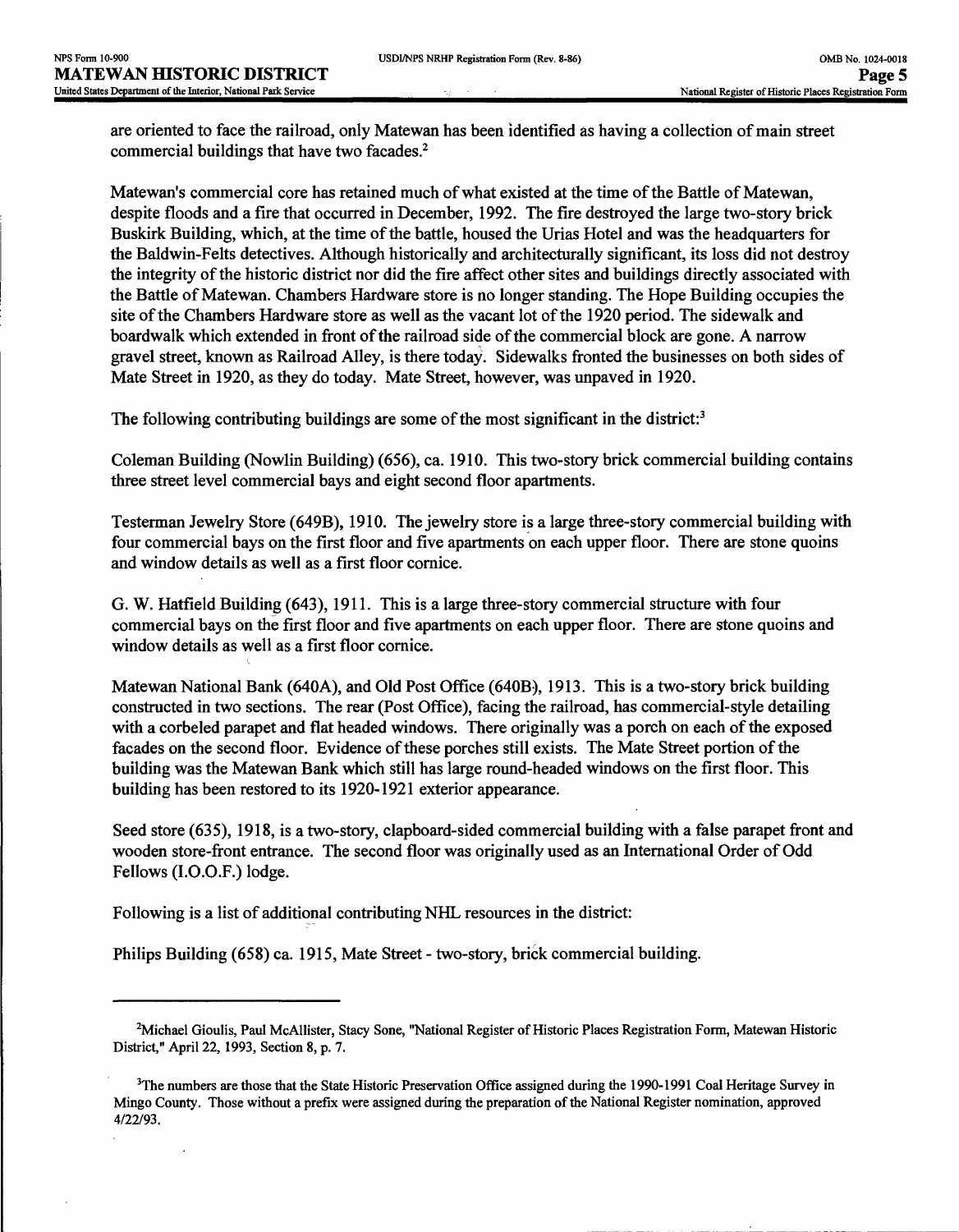Smith residence (632 and 633) 1917, Mate Street - two-story brick with one-story frame attached.

Edwards residence (626) 1910, Mate Street - two-story, weatherboard.

E. B. Chambers residence (628) ca. 1908, Mate Street - two-story, weatherboard overlaid with shingle siding.

Schaeffer Building (649) ca. 1915, Mate Street - three-story, brick, commercial.

C. E. Lively's/UMWA Meeting Hall/Nenni's (649 and 649A) 1915, Mate Street - two-story, brick, commercial.

F. L. Leckie house (611) ca. 1920, Warm Hollow - one and one-half story, weatherboard and aluminum siding, bungalow.

Leckie Hall ca. (613) 1920, Warm Hollow - one story, wood, bungalow with porches on Warm Hollow facade and on north facade.

Marvin Coal Company Superintendent's house (615) ca. 1915, Coleman Addition, two-story, weatherboard, bungalow, with outbuilding.

John Nenni Building (644) ca. 1910, Railroad Street, two-story, brick, concrete, and stucco apartment building.

City Hall and Jail Building (647) ca. 1908, Railroad Street, one-story, concrete block building.

J. McCoy Building (645) c. 1915, Railroad Street - two-story brick, stucco, and concrete apartment building.

N & W Railroad bridge (73) route 49 and Mate Street - double track train bridge, abutments date from the original bridge ca. 1892. Bridge is a ca. 1900 plate girder (structure).

Following is a list of resources located within the boundaries of the NHL district but are not considered significant for NHL purposes:

Sailor McCoy Building (642), 1925. This is a large two-story blond brick commercial building (contributes to National Register district).

Matewan Theatre (657), ca, 1925, Mate Street - one-story, brick, commercial building (contributes to National Register district).

Missionary Baptist Church (637) ca. 1950, Mate Street, one-and one-half story, brick (contributes to National Register district).

Phillips residence (634) ca. 1938, Mate Street, two-story, brick (contributes to National Register district).

Ken Hopkins residence (631) 1940, Mate Street - cinder block garage on first story, shingles on second (contributes to National Register district).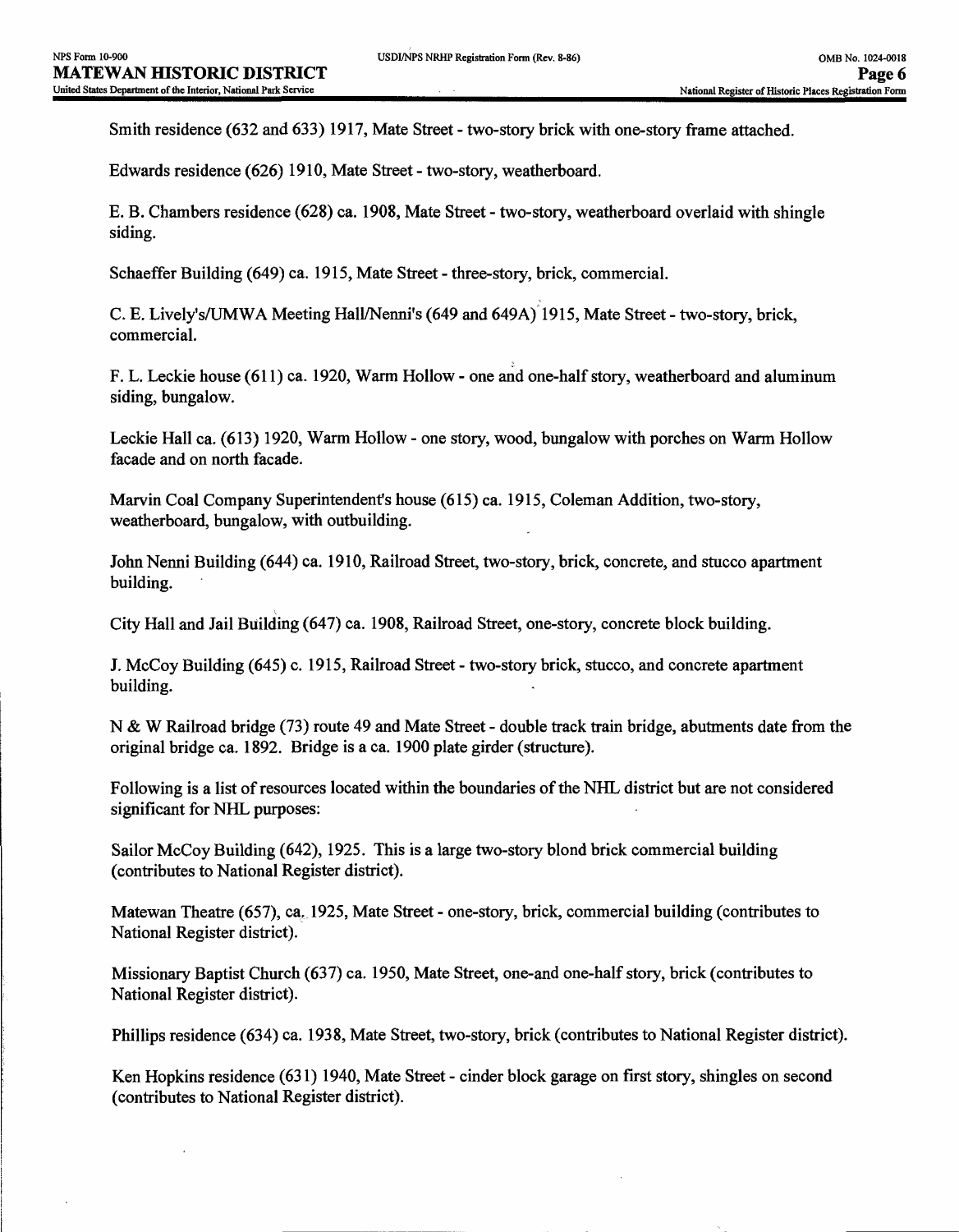Professional building (624) 1938, Mate Street - two-story, brick, commercial (contributes to National Register district).

Ed Reem residence (625) 1934, Mate Street - one-story, clapboard (contributes to National Register district).

Hope Building (641) ca. 1925, Mate Street - two-story, brick, commercial (contributes to National Register district).

Sheppard house (612/612A) ca. 1930, Warm Hollow - two, one-and half-story bungalows with German siding, two outbuildings (contributes to National Register district).

Mary Brown Building (646) ca. 1930, Railroad Street - two-story, brick commercial (contributes to National Register district).

Warehouse (654) ca. 1925, Railroad Street - two-story, brick, commercial (contributes to National Register district).

United Methodist Church (655) 1933, Railroad Street - stone, side gable (contributes to National Register district).

Super Dollar Store (636) ca. 1950, McCoy Alley - two-story, cinder block commercial.

Matewan National Bank (638) ca. 1943, Mate Street - two-story, stone and stucco commercial.

Phillips Apartments (627) 1950, Mate Street - cinder block apartment building.

U.S. Post Office (629) ca. 1979, Railroad Alley - one-story brick.

Keesee Building (651) ca. 1945, Mate Street - two-story, brick commercial.

Esso Gas Station (652) Mate Street - one-story, stucco commercial.

Nursery School (653) 1980, Railroad Street - one-story clapboard, one outbuilding.

Public Library (648) 1985, Railroad Street - one-story clapboard.

Residence (614) ca. 1940, Railroad Street - two-story with aluminum siding.

Underpass (73A) 1923 - concrete underpass for route 49 (structure) (contributing to National Register district).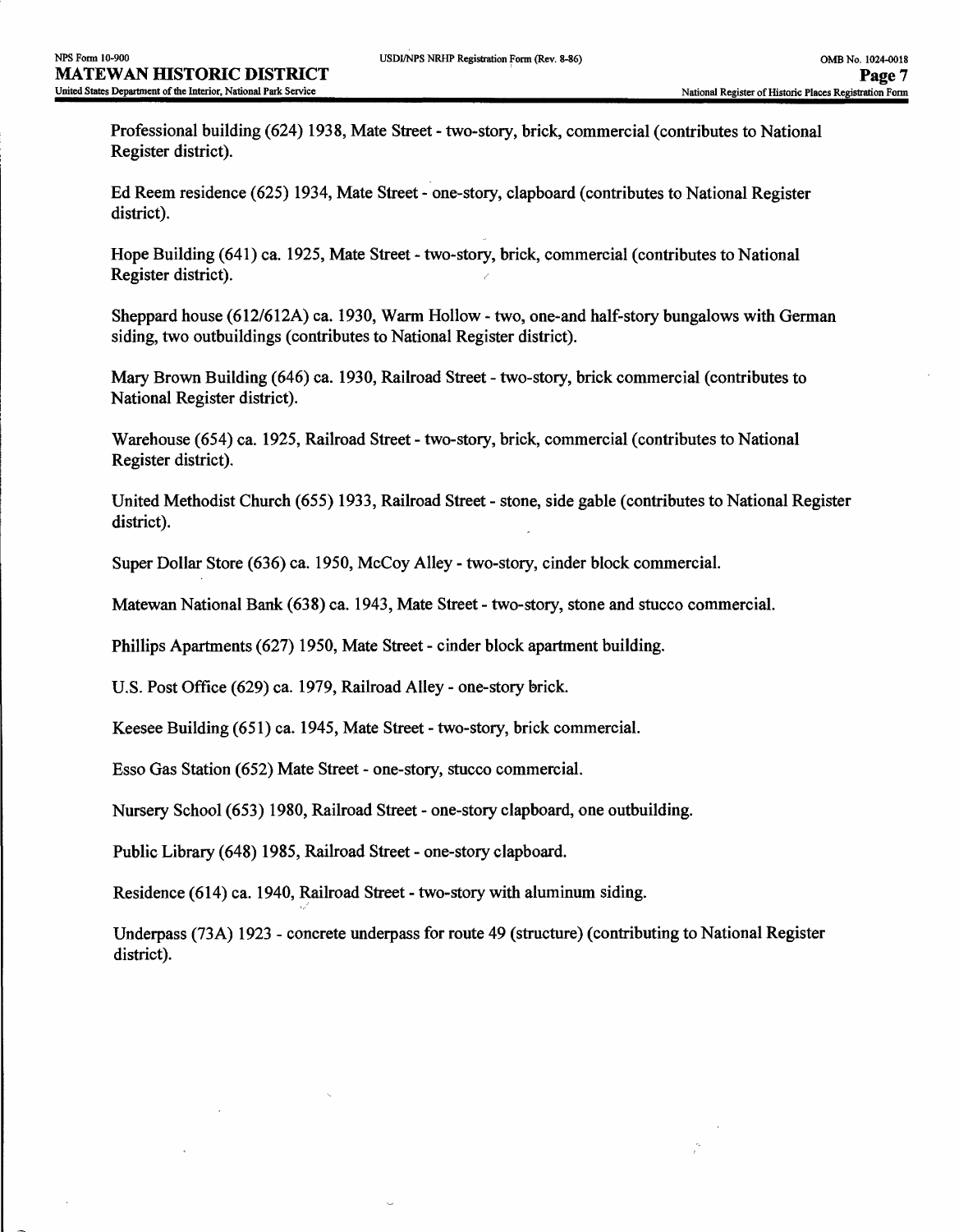$\overrightarrow{\lambda}$ 

## **8. STATEMENT OF SIGNIFICANCE**

Certifying official has considered the significance of this property in relation to other properties: Nationally: X Statewide: Locally:

| Applicable National<br>Register Criteria: | AXBXCXD                                                                                                                                            |
|-------------------------------------------|----------------------------------------------------------------------------------------------------------------------------------------------------|
| Criteria Considerations<br>(Exceptions):  | $A$ <sub>m</sub> $B$ <sub>m</sub> $C$ <sub>m</sub> $D$ <sub>m</sub> $E$ <sub>m</sub> $F$ <sub>m</sub> $G$ <sub>m</sub>                             |
| NHL Criteria:                             | 1                                                                                                                                                  |
| $NHL$ Theme $(s)$ :                       | II. Creating Social Institutions and Movements<br>2. reform movements<br>V. Developing the American Economy<br>3. labor organizations and protests |

National Register Areas of Significance: Social History, Community planning and Development, Architecture

| Period(s) of Significance:   | 1920-1921                                                           |
|------------------------------|---------------------------------------------------------------------|
| <b>Significant Dates:</b>    | May 19, 1920                                                        |
| $Significant Person(s)$ :    | N/A                                                                 |
| <b>Cultural Affiliation:</b> | ٠<br>N/A                                                            |
| Architect/Builder:           | N/A                                                                 |
|                              | NHL Comparative Categories: XXXI. Social and Humanitarian Movements |

H. Labor Organizations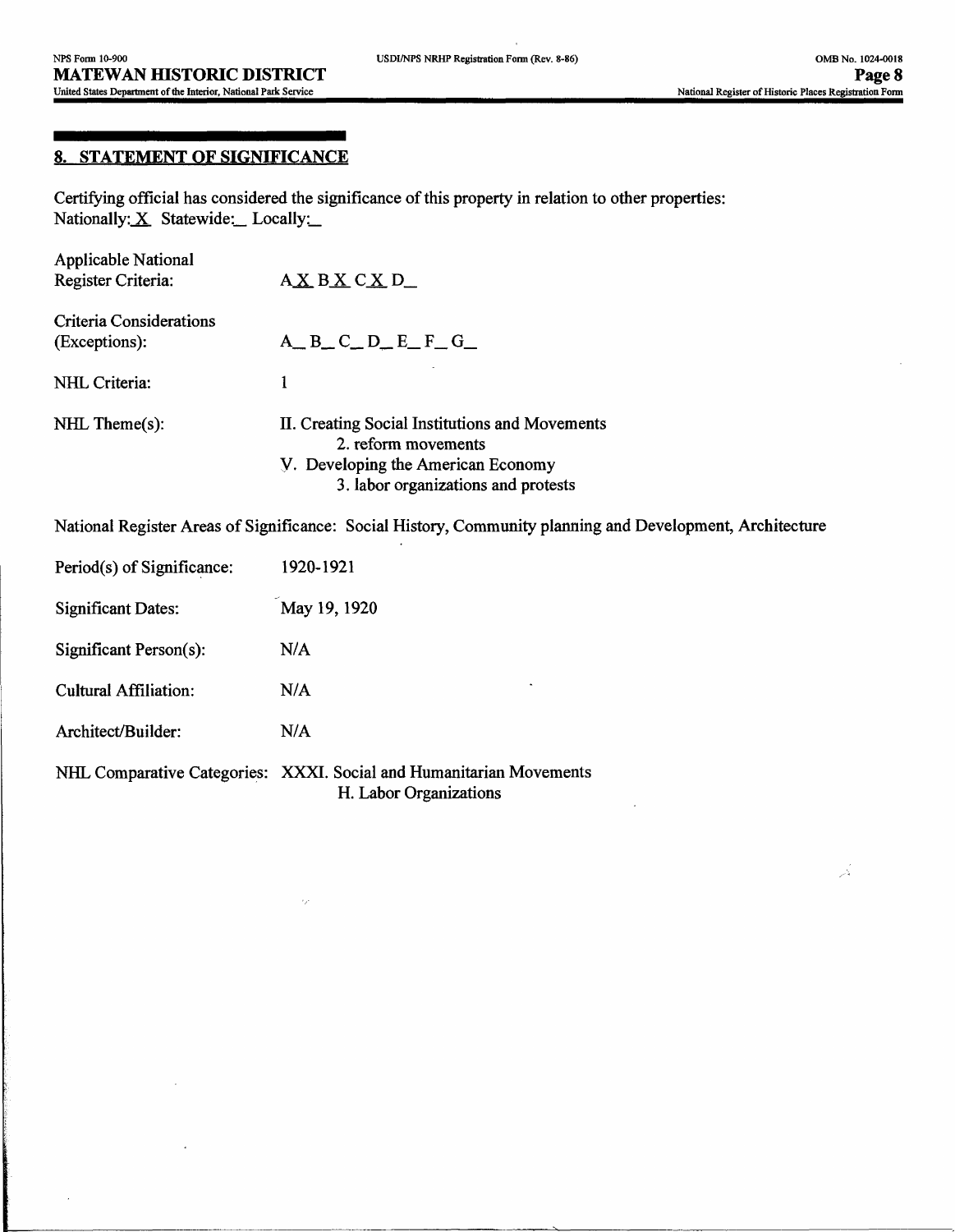## **State Significance of Property, and Justify Criteria, Criteria Considerations, and Areas and Periods of Significance Noted Above.**

#### SUMMARY

The Matewan Historic District in Matewan, West Virginia is exceptionally significant in the history of labor organization in America. The district was the scene of the "Matewan Battle" of May 19, 1920, during which local police chief Sid Hatfield emerged as a local hero after he stood up to coal company agents attempting to remove Union workers from coal company housing. Hatfield was later assassinated because of his role in the battle. The conflict was precipitated by a strike in 1920 by coal miners who demanded the company recognize the legitimacy of the United Mine Workers of America (UMWA). The coal companies retaliated by bringing in armed guards to evict miners from several of the local mines and their families from company housing. Police chief Sid Hatfield threatened detectives with arrest, on the grounds that they had no warrant for eviction of the miners. Word of Hatfield's threat spread and tension in the town increased. When the detectives returned to Matewan, Hatfield informed them he had a warrant for their arrest. The mayor of Matewan, C.C. Testerman, appeared on the scene in support of Hatfield, and a shot was fired. The ensuing conflict left seven detectives, two miners, and Mayor Testerman dead.

The dispute arose from the struggle of Mingo County coal miners to unionize. The Battle of Matewan was a pivotal event in the eventual end of coal company control in West Virginia. The Battle of Matewan and the later killing of Sid Hatfield precipitated the 1921 Battle of Blair Mountain in Logan County, West Virginia—the largest and most violent labor uprising in American history. These two events eventually led to union organization of miners in West Virginia. Both Matewan and Blair Mountain have been recognized in the Labor History theme study as nationally significant for their historical role in the unionization of miners in West Virginia, an important chapter in the American labor history.

#### NARRATIVE HISTORY

Matewan, West Virginia is nationally significant because of the shootout that occurred there on May 19, 1920, and for what that episode and the events following it over the next fifteen months represented in the broader national context of the struggle of miners to organize. The Battle of Matewan was part of a broader movement known as the West Virginia mine wars, starting with the Paint Creek-Cabin Creek strike of 1912-1913, and culminating in the Battle of Blair Mountain in late summer of 1921. It was at Matewan and surrounding Mingo County where then President of the United Mine Workers of America, John L. Lewis, began a vigorous drive to organize southern West Virginia's miners in the fulfillment of a commitment he had made to striking miners in the Mid-West and other parts of the country that if they would settle for a 27 per cent raise, he would bring miners from southern West Virginia into the union. Thus, the promise of the unionization of miners in southern West Virginia, which included Matewan and Mingo County as a pivotal area, was critical to the settlement of a nationwide coal strike.

Enough West Virginia miners had become a part of the newly formed United Mine Workers of America by 1890 that West Virginia became District 17 of the UMWA at that time.<sup>1</sup> Miners in the Kanawha Field of central West Virginia had been part of the union since 1902 and in greater numbers after settlement of the Cabin Creek-Paint Creek strike of 1912-1913. For the nonunion miners in southern West Virginia,

<sup>&</sup>lt;sup>1</sup>Billy Joe Peyton, "Description of Southern West Virginia Coal Fields," *A Coal Mining Heritage Study: Southern West Virginia* (Philadelphia: National Park Service, United States Department of the Interior, 1993), p. 50.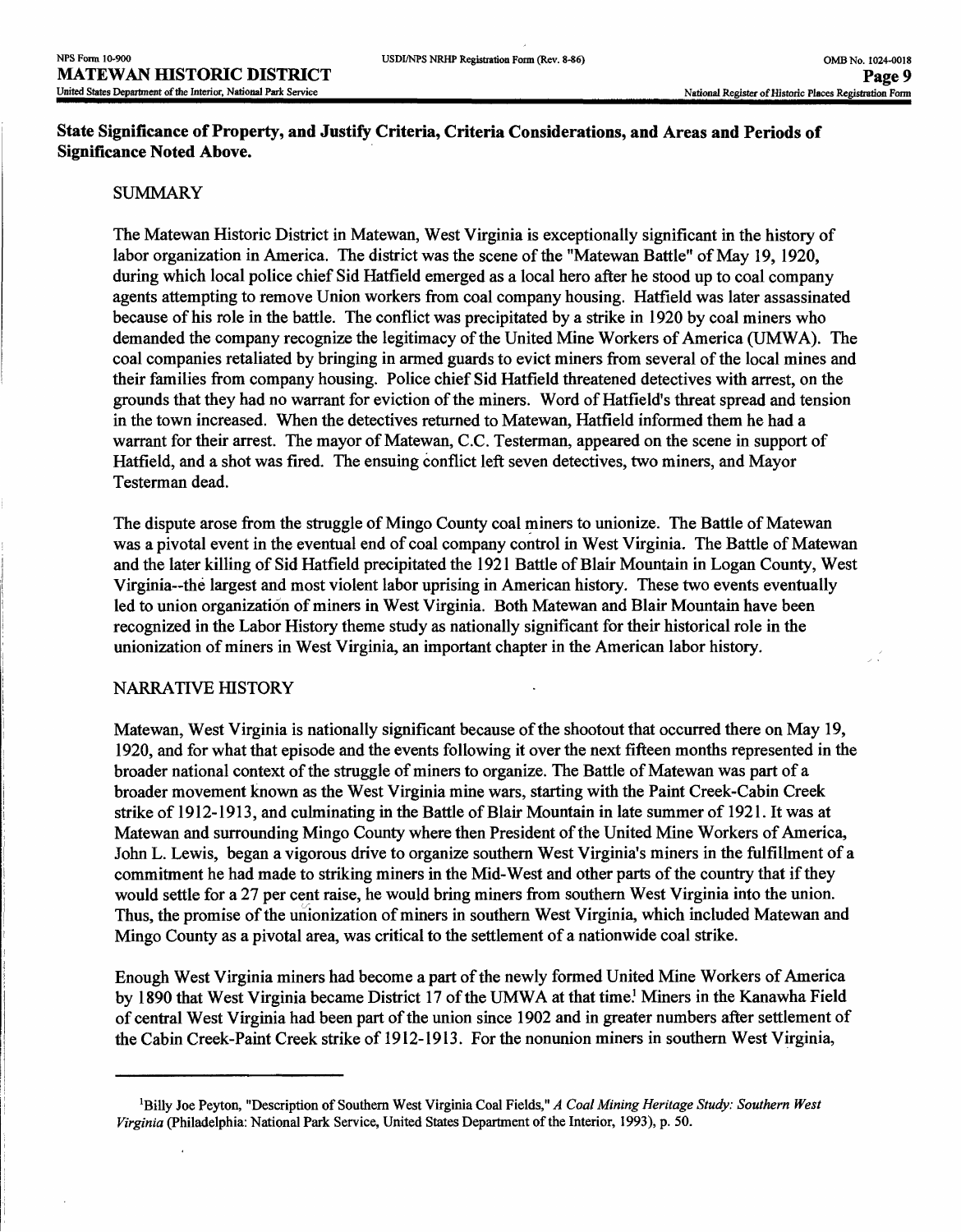however, not only their work, but their lives as well were virtually controlled by the coal operators. The situation was so oppressive that an ex-slave who became a miner said he could tell no difference in his former slave state of being in bondage to his master and his present state where he was in bondage to the coal operator.

As the drive to unionize the miners around Matewan got underway, the coal operators demonstrated their strongest determination to prevent their work force from joining the union. They required the miners to sign individual contracts, referred to by miners as "yellow dog" contracts, and by hiring detectives to spy on miners who were talking of joining the union. The contracts specified that miners who joined the union or worked with anyone belonging to the union could be fired and evicted from company housing. The restrictive contracts were upheld as legal by the West Virginia supreme court, who ruled that coal operators had the right to control miners' actions as well as their housing as extensions of operators' rights.2

The union drive in the Matewan area was quite successful. Mingo County miners, greatly frustrated by the deprivation of their personal liberties and their working conditions, were eager to receive all of the benefits, including the 27 per cent pay raise, union miners were receiving. Miners flocked to the small Baptist Church in Matewan to hear union representatives speak and responded by joining the union in great numbers. "Hell-raising" speakers like ninety-year-old Mother Jones [Mary Harris Jones], an undisputed national leader in the movement to secure for miners their rights, came to Matewan to encourage the miners to join the union. By May 15, 1920 three thousand miners along the Tug Fork belonged to the union. The coal operators responded by firing them the day they joined the union and evicting them from company-owned houses. Hundreds of families were forced to move to tent colonies set up by the UMWA near Williamson.<sup>3</sup>

A "showdown" occurred on May 19, 1920, when thirteen detectives from the Baldwin-Felts Detective Agency, headquartered in Bluefield, West Virginia, came to Matewan at the request of the coal operators to evict from company housing miners who had joined the union. When Matewan's chief of police, Sid Hatfield, challenged their authority to do so, shooting began and within minutes, the town's mayor was mortally wounded and two miners and seven Baldwin-Felts agents were dead. Hatfield, already highly thought of by the miners, became an instant hero to miners nationwide. What followed in southern West Virginia was a period of fifteen months of martial law, occupation of the area by federal troops, a lengthy strike by UMW miners, frequent clashes between union and nonunion miners, destruction of mining properties, and the most consequential event of all, the killing of Sid Hatfield and his deputy, Ed Chambers by Baldwin-Felts agents. Within weeks of the August 1,1921 killings of Hatfield and Chambers, 10,000 union miners marched toward Logan, West Virginia, with the intention of going on to Mingo County to help the miners there in their fight against the coal operators. The conflict that ensued between the union miners and law enforcement authorities at Blair Mountain was the largest and most violent labor uprising in American history. The Battle of Matewan is an integral part of the West Virginia mine wars, which in turn, were part of a nation-wide struggle miners experienced in their attempts to organize.

3Lon Savage, *op. cit.,* p. 18.

<sup>2</sup>Savage, *op. cit.,* p. 15. Savage cites *West Virginia Coal Fields: Hearings Before the Committee on Education and Labor,*  U.S. Senate, Sixty-Seventh Congress, First Session, Pursuant to S. Res. 80. (Washington, D.C.: Govt. Printing Office, 1921, 2 vols.), vol. 1, p. 80.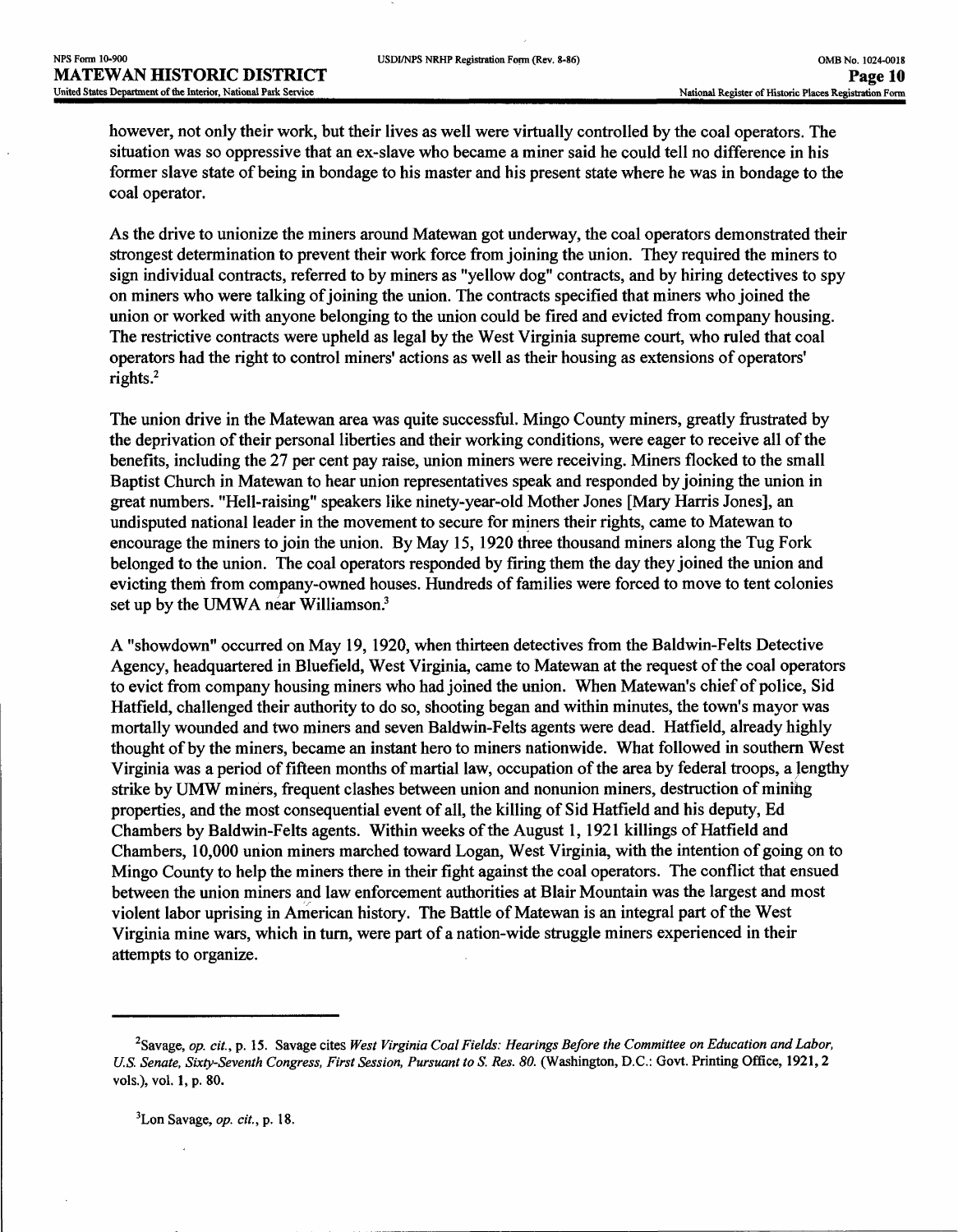The town of Matewan was platted in 1890 by landowner F. A. J. Ferrell. Its development coincided with the coming of the Norfolk and Western Railroad in 1892 and the opening of the Williamson Coal Field. Mining along the Norfolk and Western had first started in Pocahontas, Tazewell County, Virginia in 1882. Quickly thereafter, additional coal fields were developed in southern West Virginia. The extension of the Norfolk and Western Railroad to Kenova on the Ohio River by 1892 attracted large numbers of people into a previously sparsely settled, undeveloped, and seemingly uninhabitable mountainous area. There were no houses to rent and no money for individuals to build their own houses. Thus, the coal companies built the camps and moved the people in to work the mines. The miners and their families lived in company houses, shopped in the company store, attended the company school, used the company doctor, and saw movies at the company theater, abide the law as dictated by the company who paid law enforcement officers their salaries, and were buried in the company cemetery. It did not take long for the miners living in the coal camps around Matewan to realize how little control they had over their own lives. It was the degree of independence from the control of the coal operators that being a member of the union seemed to offer that drove the miners more than anything to want to become a part of the UMWA.<sup>4</sup>

Matewan developed quickly, and was incorporated in 1895. While Matewan was not a company-owned mining town, its growth was inextricably connected with coal mining and the Norfolk and Western Railroad. With two mines opening in the immediate area about the time of the coming of the N&W Railroad in 1892, the town of Matewan developed into a booming commercial and financial center for the surrounding area. Matewan National Bank early blossomed into one of the region's most powerful financial institutions.5

Mines were opened in great numbers throughout southern West Virginia and adjoining eastern Kentucky after the coming of the Norfolk and Western Railroad. Accompanying expansion of the coal fields was a great increase in population. Between 1890 and 1920, the population of southern West Virginia, in general, quadrupled, while the population increased eight-fold in the counties of Logan, McDowell, and Mingo.<sup>6</sup> Many of these people were from western and eastern Europe or were blacks from the American South. The great majority of the new people moving into the coal country were forced to live in coal operator-owned towns, usually referred to as camps, such as the Stone Mountain Coal Camp, located partly within Matewan corporate limits. Red Jacket Consolidated Coal & Coke Company, with its 11,000 acres of coal land, was the largest coal operation in Mingo County. It had its own company town, also known as Red Jacket, located three miles from Matewan. This coal company housed 1,000 employees and their families in company residences and serviced them with company stores, a company theater, and two company schools — one for white and one for black children.7

With considerable activity by unionists, the Operators Association of the Williamson Field, representing fifty-six operators in Mingo County, West Virginia, and in Pike County, Kentucky, began to require their

'Richard D. Lunt, *Law and Order vs. the Miners: West Virginia, 1907-1933* (Charleston: Appalachian Editions, 1992), p. 93.

<sup>4</sup>David A. Corbin, "The Battle of Matewan: A Larger, Broader Historical Context," Speech delivered at the commemoration of the Battle of Matewan, May 19, 1992, pp. 4-6; Savage, *op. cit.,* pp. 14-15,

<sup>5</sup>Gioulis, McAllister, Sone, "National Register of Historic Places Registration Form, Matewan Historic District," Section 8, p. 1.

<sup>6</sup>John Williams, Introduction to Savage, *op. cit.,* xiv.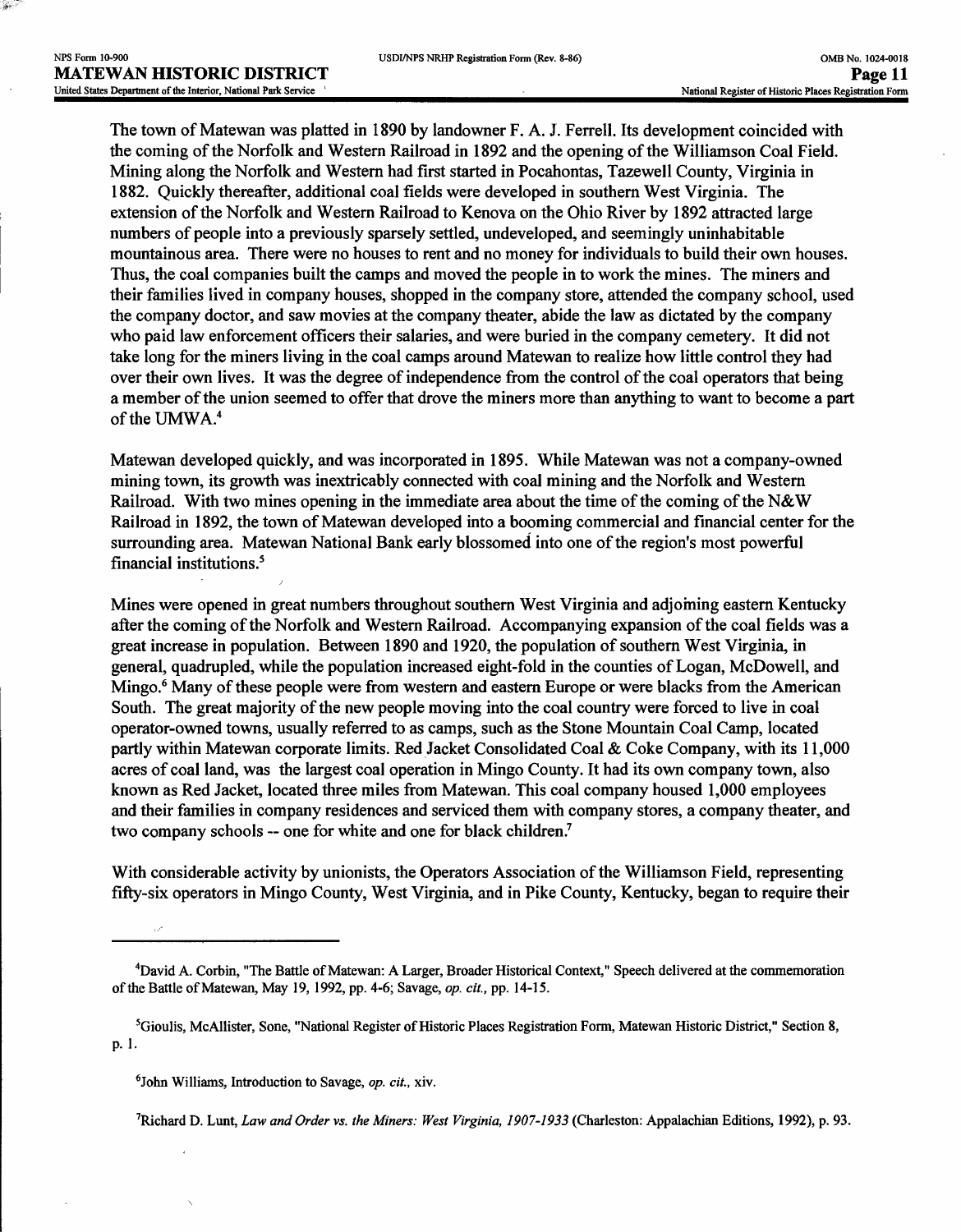employees to sign individual employment contracts. These contracts required the miner to agree "that he will not belong to, or affiliate in any way with" any union and "will not knowingly work in or about any mine where a member of such organization is employed," on the penalty of losing his job? To inform those miners considering joining the union of the consequences should they do so, Red Jacket Consolidated Coal and Coke posted a notice stating that anyone joining the union, "a hostile organization," would "IMMEDIATELY sever their connection with the company and...MOVE OFF THE PREMISES."9

Miners who did join the union, however, did not leave company housing voluntarily once they had been fired, leaving coal operators to forcibly evict them. To accomplish this, the operators hired the Baldwin-Felts Detective Agency, headquartered in Bluefield, West Virginia. The Baldwin-Felts "thugs," as they were known by the miners and fiery-tongued union advocates such as Mother Jones, were well experienced in this job, for they had done it at Paint Creek and Cabin Creek in West Virginia and at Cripple Creek and Ludlow in Colorado.10

A former Attorney General of West Virginia, Howard B. Lee, who was intimately acquainted with both William G. Baldwin and Thomas L. Felts, described them as "the two most feared and hated men in the mountains." "For more than thirty years," said Lee, "its employees...fought strikes and strikers, and otherwise tyrannized over the miners."11 The Williamson Coal Operators' Association had retained the Baldwin-Felts Agency since March, 1918, for, as the secretary of the Association told journalist Winthrop Lane,

We claim that we have the right to employ secret service men, or detectives, to protect our interests. We want to know what our men are doing, what they're talking about. We want to know whether the union is being agitated.<sup>12</sup>

Felts, in an interview with journalist Lane, said that his agency supplied two kinds of men to the coal operators: one to serve openly as a guard or police officer, the other to serve as a detective or secret service man, who in reality was a spy. This almost always involved doubling as a member of the UMW who would be active in organizing and recruiting men to join the union and work at the same time as an agent or operative, as they were known within the Agency. These double agents were quite effective in concealing their connection with the Agency by doing everything they could to gain the confidence of the miners.

*\*Ibid.,* p. 94.

*9Ibi<j.,* pp. 91-91.

10Savage, *op. cit.,* p. 16.

<sup>11</sup>Howard B. Lee, *Bloodletting in Appalachia: The Story of West Virginia's Four Major Mine Wars and other Thrilling Incidents of its Coal Fields* (Morgantown: West Virginia University, 1969), p. 53. Lee had his law offices in the same building as the Baldwin-Felts Agency from 1909-1925. He served as the Attorney General for West Virginia, 1925-1933.

12Winthrop D. Lane, "The Labor Spy in West Virginia," in David Alan Corbin, ed. } *The West Virginia Mine Wars: An Anthology* (Charleston: Appalachian Editions, 1990), p. 92. Lane was a journalist who interviewed Thomas Felts in his Bluefield, West Virginia office.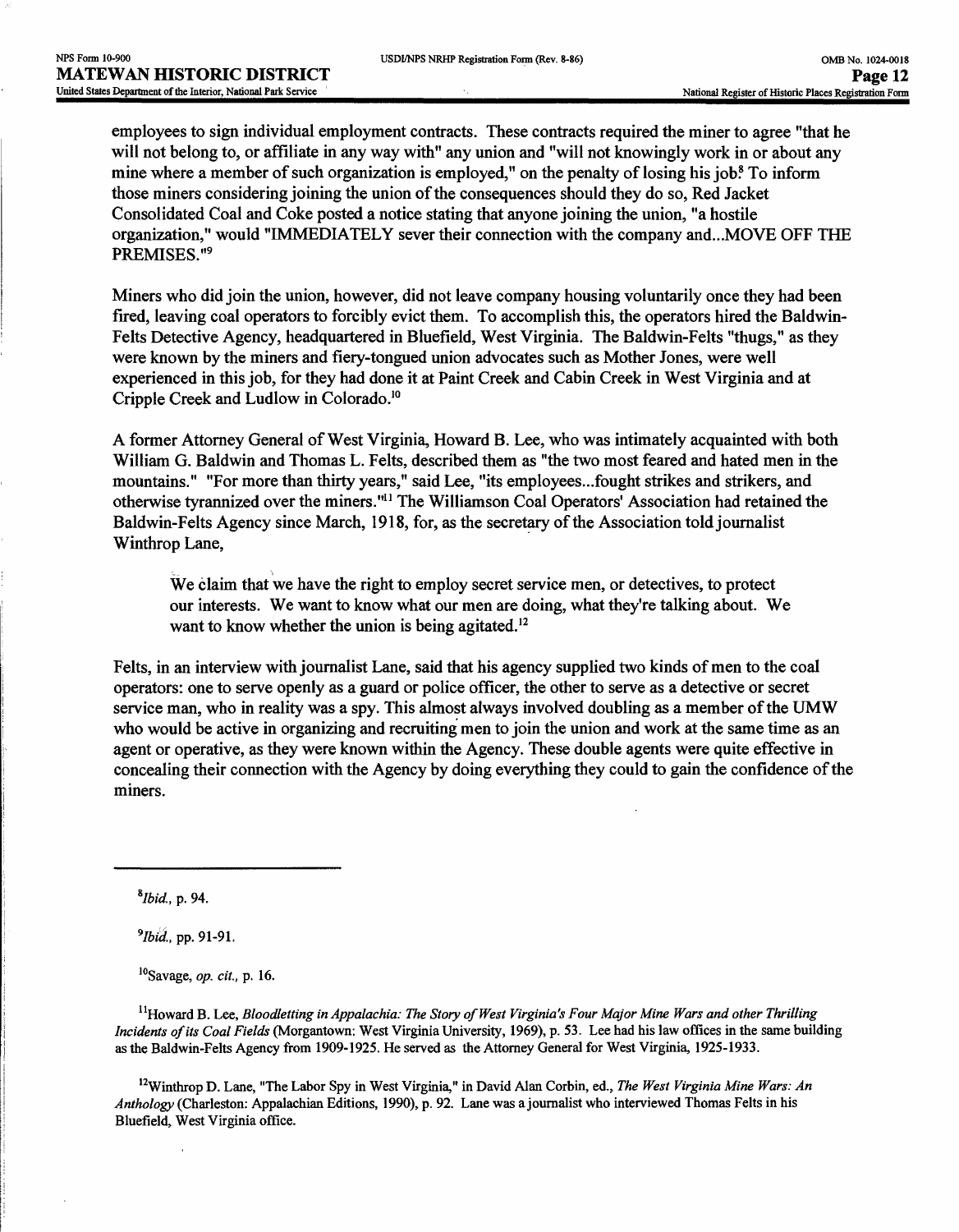Operative No. 9, for example, was Charles Everett Lively, "a trusted union member who doubled as Baldwin-Felts employee for more than a decade." Lively moved to Matewan from near Spring Hill in Kanawha County, where he had been active in union affairs, in July 1920 and opened a restaurant downstairs in the building where the UMW meetings were held. Opening a restaurant was part of the Baldwin-Felts cover-up scheme, for as Lively said, "I posed as a union man and conducted a restaurant to keep me from being looked upon as a secret service man."13 His restaurant was a favorite hangout for miners. It was common knowledge among the miners that there were Baldwin-Felts spies; they just didn't know at the time who they were.

Felts considered labor organizations as "outlaw," and UMWA officials as "criminals." He informed Lane that it was a common practice for his agency to furnish county sheriffs with men who were sworn in as deputy sheriffs and as such became public officials, although their salaries were paid for by private operators. Thus, many of the so-called officers of the law were being paid to enforce those laws which were favored by the coal operators. Almost always, this resulted in discriminatory action against union members or those individuals who let their pro-union sentiments be known. Miners regarded the Baldwin-Felts Agency as "one of the most serious obstacles to the securing of what they deem[ed] their rights." The miners of southern West Virginia, in particular, looked upon the practice of coal operators using agents of that agency as armed guards and deputy sheriffs, "as a deliberate method of excluding the union from non-union fields," and they asserted that there could be no peace in the industrial struggle in West Virginia "until this kind of opposition is abandoned.'14

The coal operators regarded enforcement of the contracts as part of the duties of Matewan's chief of police Sid Hatfield. Hatfield, who was quite popular with the miners because he had been one himself, was sympathetic to the miners' plight, and was hesitant to enforce the restrictive provisions of the contract.<sup>15</sup>

As the union drive brought hundreds of men into the UMWA, the coal operators continued to fire them and evict them from company housing. Al Felts, the brother of Thomas Felts and field manager for the Mingo area, let it be known that he would break the organizing drive at any cost. He offered Sid Hatfield and Matewan Mayor C. C. Testerman \$500 if they would allow him to place machine guns in Matewan, "in case there might be trouble," but his offer was refused and he was ordered out of town.<sup>16</sup>

To plan specifically how to go about the removal of union families from residences at Stone Mountain Coal Camp and other company owned properties, Thomas Felts met in early May 1920 with the Williamson Operators Association.<sup>17</sup> As every miner at the Stone Mountain mine had joined the union

14Lane, *op. cit,* p. 93.

<sup>15</sup> Savage, *op. cit.,* p. 15.

*I6lbid.,* p. 17.

 $\bar{J}$ 

 $17$ Lunt, op. cit., pp. 97-98.

<sup>&</sup>lt;sup>13</sup>Charles Everett Lively, Testimony, Trial of Sid Hatfield, et. al., Williamson, West Virginia, February 25, 1921, Williamson *Daily News,* February 26,1921; Topper Sherwood, "The Dust Settles: Felts Papers Offer more on Matewan," in Ken Sullivan, *The Goldenseal Book of the West Virginia Mine Wars* (Charleston: Pictorial Histories Publishing Company, 1991), p. 51.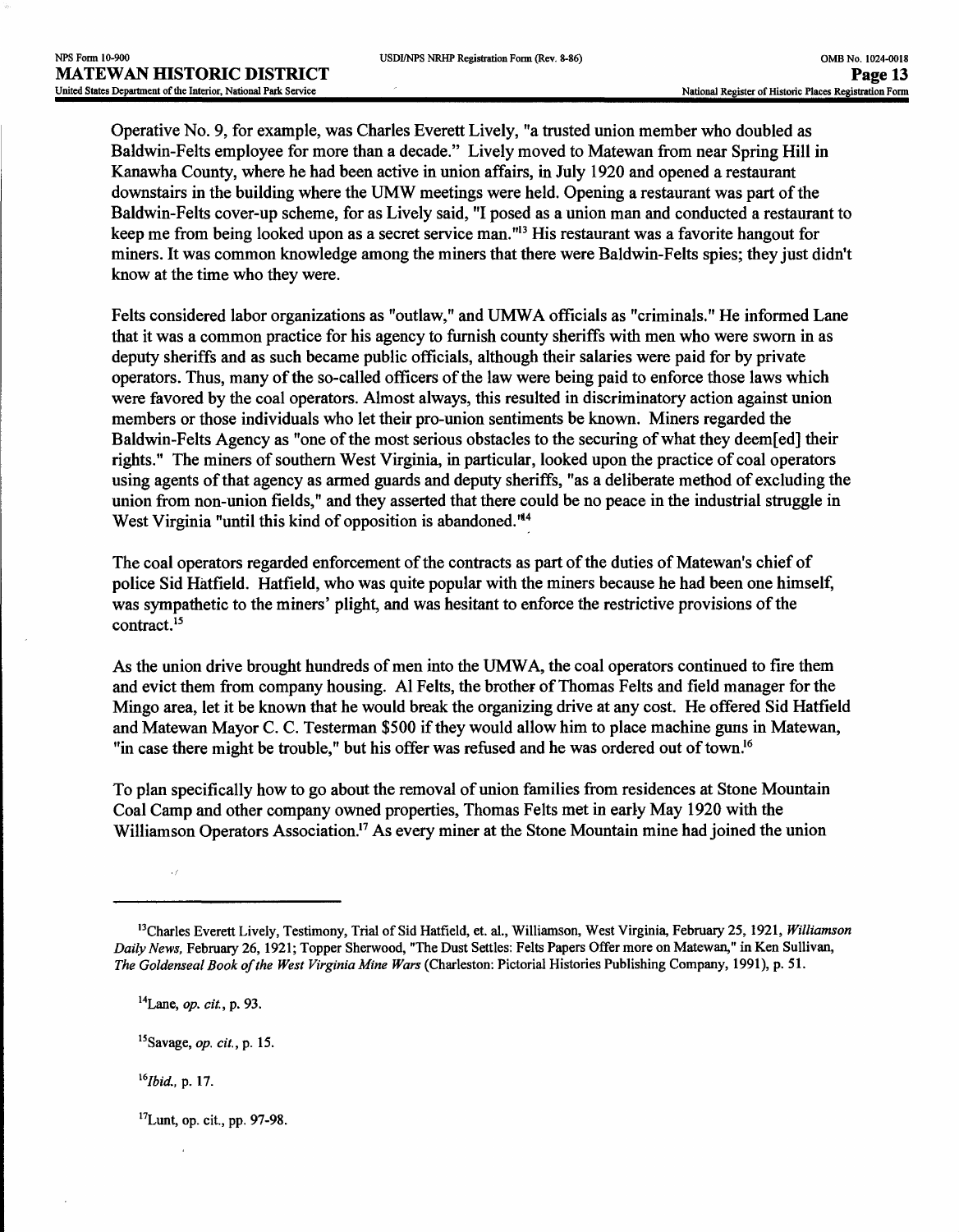and been fired, the mine closed. At Red Jacket, 500 men were fired.18 and were to be evicted from company housing.

The plan that Thomas Felts worked out with the Williamson Operators Association began to unfold around noon on Wednesday, May 19, 1920. At 11:47 A.M., Thomas Felts' brother Albert C. stepped down from train No. 29 from Bluefield onto the Matewan platform. His younger brother Lee and eleven other Baldwin-Felts detectives accompanied him. The detectives, armed with Winchester rifles, made known their intention of removing union families from Stone Mountain Camp. After lunch at the Urias Hotel on Mate Street, the detectives got into three automobiles and proceeded to Stone Mountain Camp to start the evictions. Hatfield and Mayor Testerman followed them to the home of Charles Kelley, where they found them already throwing the Kelleys' furniture into the muddy road.<sup>19</sup> When Hatfield and the mayor asked Albert Felts what right they had to evict the families, Felts told them that the presiding judge in Williamson, Mr. James Damron, had issued a court order allowing them to do so. Hatfield pressed them to show him the court order, but they were unable to do so. Felts told Hatfield that all they needed was two hours' notice. The mayor and Hatfield told Felts that, according to law, they must have warrants for the eviction of the miners.20

Upon returning to Matewan, Hatfield called the sheriffs office in Williamson about the court order, only to be told by a deputy that no such order existed. Hatfield requested the deputy to send county warrants on the next train for the arrest of the detectives, adding the threat, overheard by two teenaged telephone operators: "We'll kill the God damned sons of bitches before they get out of Matewan." The warrants were to have arrived from Williamson on the five o'clock train. In the meantime, Hatfield asked Mayor Testerman to prepare town warrants, charging the detectives with illegally carrying weapons?1

About 3:30 in the afternoon, the detectives, with their high powered rifles on their shoulders, returned to Matewan after having forced six families from their homes in Stone Mountain Camp. Excitement was running high in Matewan. Everyone was talking of violence. After an early dinner at the Urias Hotel, the detectives, with their rifles in cases, but with at least four of them carrying pistols in holsters or in their pockets, started moving toward the depot to catch the five o'clock train to Bluefield. That train, No. 16, was the one that would be carrying the county warrants for the arrest of the detectives. As the detectives passed E. B. Chambers' hardware store, facing the railroad tracks, Hatfield approached Al Felts and told him that he would have to arrest him and all of his detectives for violating the town ordinance which restricted carrying of weapons to law enforcement officers.<sup>22</sup> Felts responded by saying, "I'll return the complifnent, I've got a warrant for you, too." He told Hatfield that he would have to take him to the Bluefield office of the agency under the charge of "taking a prisoner from an officer." Hatfield told Felts that he would not go to Bluefield because he was chief of police and could not leave. Besides, Hatfield knew that the private detective agency, operating from an office 100 miles from Matewan and in a

<sup>19</sup>Ibid., p. 20.

21Savage, *op. cit.,* p. 21.

<sup>22</sup>Hatfield, Testimony, *op. cit.*, vol. 1, p. 207.

<sup>18</sup>Savage, *op. cit.,p.* 18.

<sup>20</sup>Sid Hatfield, Testimony, July 16, 1921, *West Virginia Coal Fields: Hearings Before the Committee on Education and Labor, United States Senate,* vol. 1, p. 206.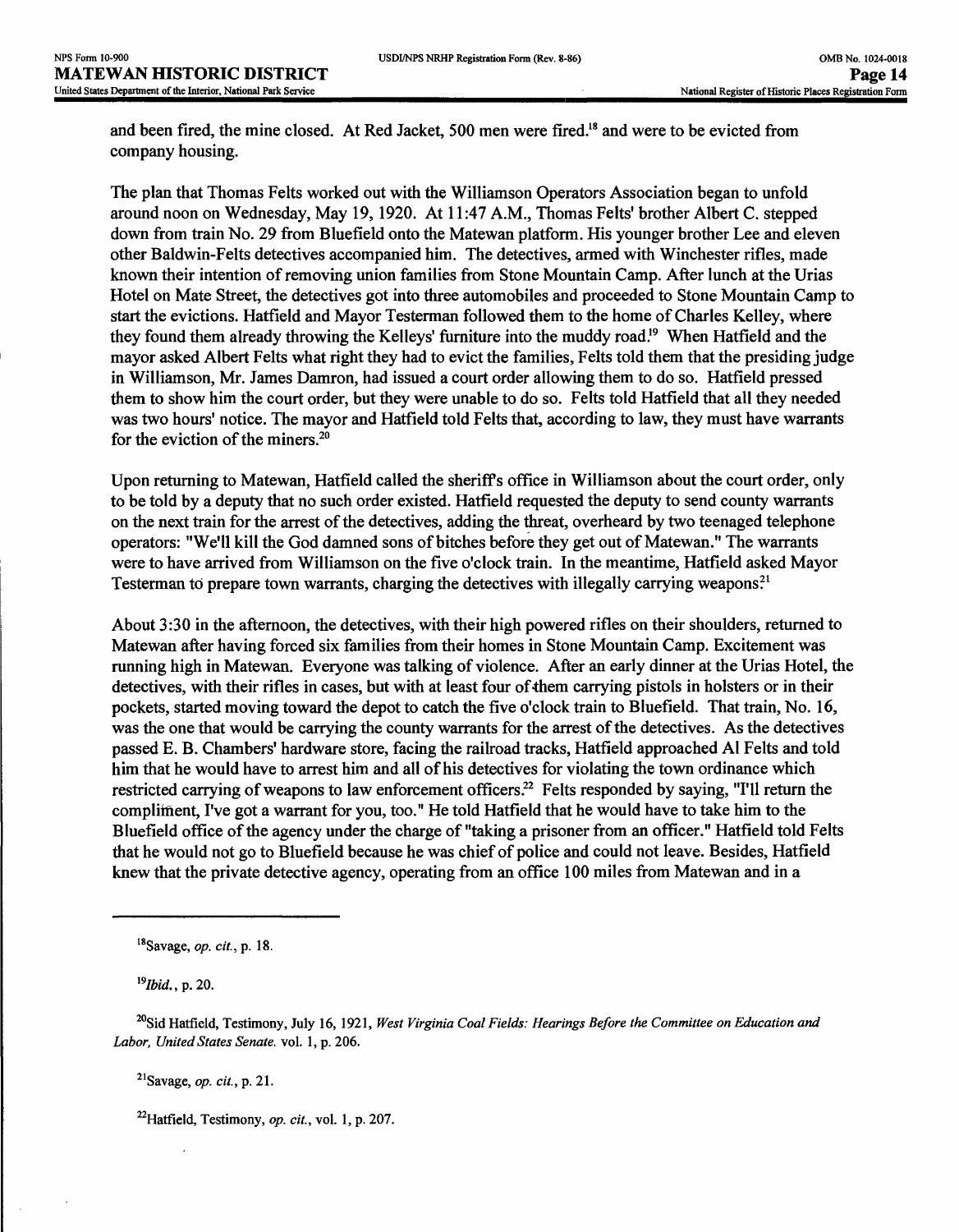different county, had no legal authority to arrest him. Felts responded by saying that he would have to take him anyway.23

The alarm was quickly sounded: "They've got Sid under arrest." At that point, Mayor Testerman came to investigate what was happening. The mayor told Felts that he would give him a bond for Hatfield and that he could not afford to let Hatfield go to Bluefield. Felts refused to accept Testerman's offer and handed him the warrant for Hatfield's arrest. When Testerman examined it and announced, "This is a bogus warrant," an argument broke out.

What everyone was expecting, happened; someone began firing. Mayor Cable C. Testerman fell to the ground. The debate continues to this day as to who fired the first shot. Some said then, as some say today, that Sid Hatfield fired that first shot which mortally wounded Mayor Testerman because he was in love with the mayor's attractive wife, Jessie, and took advantage of the situation to get the mayor out of the way. For those who wanted to believe this account, that belief was strengthened when Sid and Jessie were married twelve days after the May 19 shootout.<sup>24</sup> Reliable sources, however, say that Albert Felts shot Mayor Testerman in the stomach with a pistol held beneath a raincoat.<sup>25</sup> One of Tom Felts' own agents, Operative No. 19, gave an account of the shooting in his report of June 11:

Mr. Felts [Albert] fired from his coat pocket, mortally wounding Testerman, and then fired over his shoulder at Sid Hatfield, killing Tot [Clarence] Tinsley [unarmed Matewan teenage miner] instantly....At this time Sid Hatfield opened fire, killing Albert Felts.<sup>26</sup>

After the first shot was fired, Hatfield pulled both guns and began to return fire. One of Hatfield's shots caught Albert Felts in the head, killing him instantly. "Then all joined in, miners and detectives, shooting from the street, from the hardware store, from windows upstairs.<sup>'67</sup> Altogether, Hatfield recalled, there were about 75 shots fired,<sup>28</sup> while others would put the number in the hundreds. Before the shooting ended, the younger Felts brother, Lee, had been shot dead. Two miners, Tot Tinsley and Bob Mullins, lost their lives that day, and Mayor Testerman lay dying on a cot, with his wife taking care of him. Later, Testerman was put on train No. 16 and taken to the hospital in Welch, where he died the next day.29 Mullins had been fired that morning for joining the union, and had come into Matewan in time to see the beginning of the battle. He was shot down by former Bristol, Virginia, police chief, A. J. Booher, while trying to make his way to what he thought was the safety of the bank. Booher soon joined the Felts

 $^{23}$ *Ibid.* 

^Savage, *op. cit.,* p. 27.

 $^{25}$ Hawthorne Burgraff, Interview with John Hennen, July 6, 1989, Matewan Development Center, Inc. Oral History Project. Burgraff s father, Fred Burgraff, was a special officer under Sid Hatfield and was with him at the time of the shooting. Young Burgraff, eight years old in May 1920, appeared in the 1989 interview to have clearly remembered the details which his father had passed on to him.

26Sherwood, *op. cit.,* p. 52.

27Savage, *op. cit.,* p. 22.

28Hatfield, *op. cit.,* vol. 1, p. 206.

*29Williamson Daily News,* Williamson, West Virginia, February 21, 1921.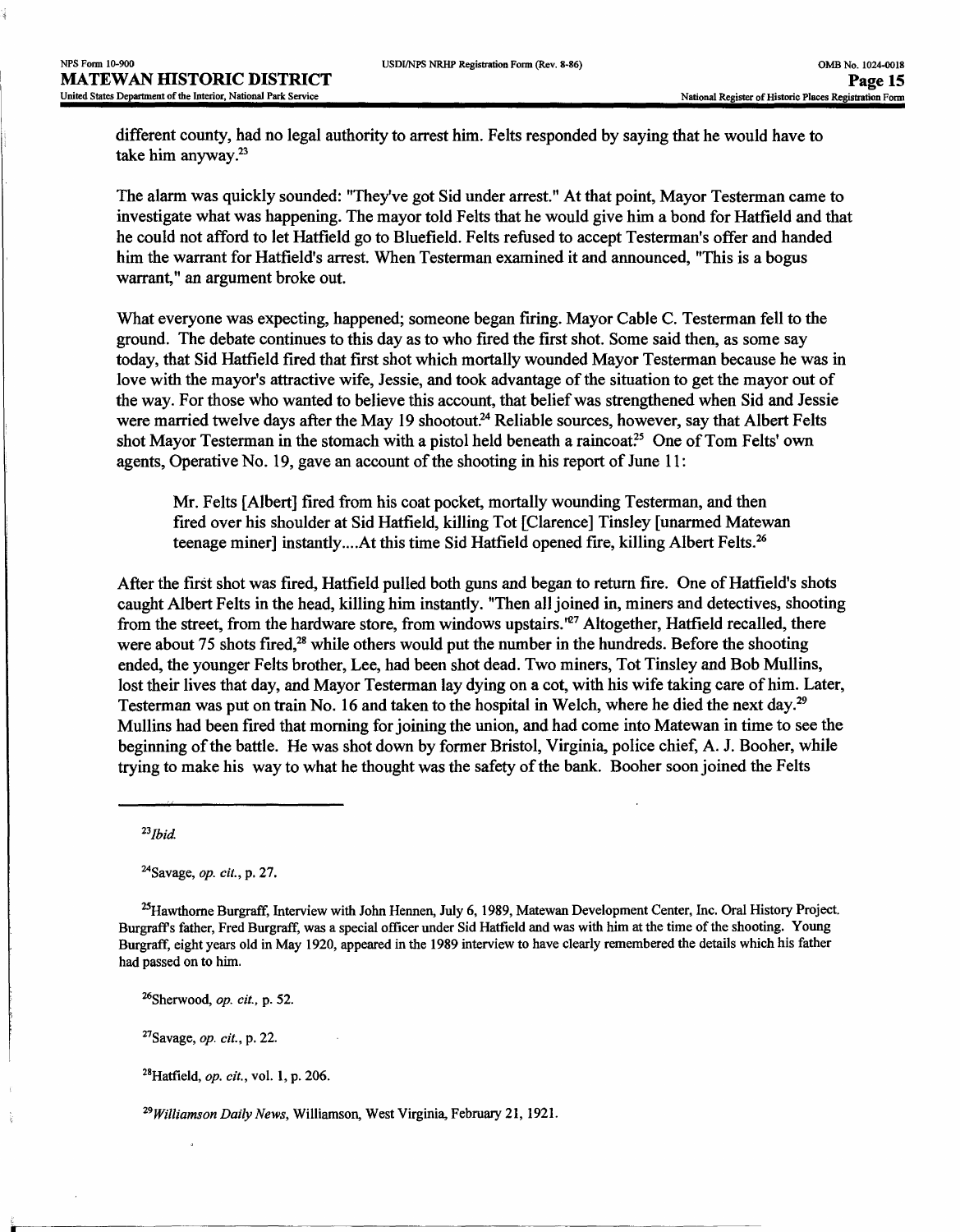brothers, Troy Higgins, E. O. Powell, C. B. Cunningham, and J. W. Ferguson among the dead detectives.<sup>30</sup>

While the shooting lasted for only a short while, "it just seemed like the end of the world to me," recalls Dixie Accord, who, as eight-year-old Dixie Webb, was living with her grandmother down by the Tug Fork. Accord remembers seeing at least 20 men come out of Matewan, escaping into Kentucky by swimming the river near her grandmother's house. Her parents, Fred and Eclestia Webb, and their eight other children were among those evicted from Stone Mountain Camp that ominous day.31

In Matewan "the streets were lined with dead and dying. Men hid beneath railroad boxcars, behind walls and trees and in ditches."32 Albert Burgraff, brother of Hatfield's special deputy, Fred Burgraff, gathered up the children who were on the streets and took them to the nearby Methodist Church where he entertained them by playing the piano and singing to them.<sup>33</sup>Young Dixie Webb was back in town in time to see the bodies of the seven detectives laid on new doors from the hardware store and placed in the baggage car of the seven o'clock westbound train, on which they would be taken to a mortuary in Williamson.<sup>34</sup>

When it was all over, Sid Hatfield was an even greater hero in the eyes of the miners:

Someone at last had stood up to the hated Baldwin-Felts detectives. For twenty years these extra legal strike-breaking guns-for-hire had harassed union miners all over the country. Stories of their atrocities were told in every miner's cabin....These were the thugs of West Virginia mining lore, hired by out-of-state money to keep the miner down. But Sid Hatfield had refused to yield.<sup>35</sup>

The Battle of Matewan made national news, brought on demands for President Woodrow Wilson to send federal troops into West Virginia, and elicited strong statements from labor leaders. John L. Lewis urged West Virginia Governor John J. Cornwell to act to prevent further outrages by "murderers, hirelings of the coal operators." Lewis argued that such evils had gone on for years, but "nothing has been done to ensure to peaceful citizens the right to live." District 17, UMWA, President Frank Keeney angrily telegraphed U.S. Attorney General, A. Mitchell Palmer, complaining about the lack of response to a request made on May 8 for Mitchell's department to "act immediately in an effort to stop the unlawful eviction of miners." Keeney further demanded that Palmer "take immediate steps to wipe out the rule of

<sup>30</sup>Savage, *op. cit.,* p. 23.

<sup>&</sup>lt;sup>31</sup>Dixie Webb Accord, Interview with John Hennen, June 7, 1989, Matewan Development Center, Inc. Oral History Project.

<sup>32</sup>Savage, *op. cit,,* p. 24.

<sup>33</sup>Burgraff, *op. cit.*

<sup>34</sup>Accord, *op. cit.*

<sup>35</sup>Savage, *op. cit.,* p. 25.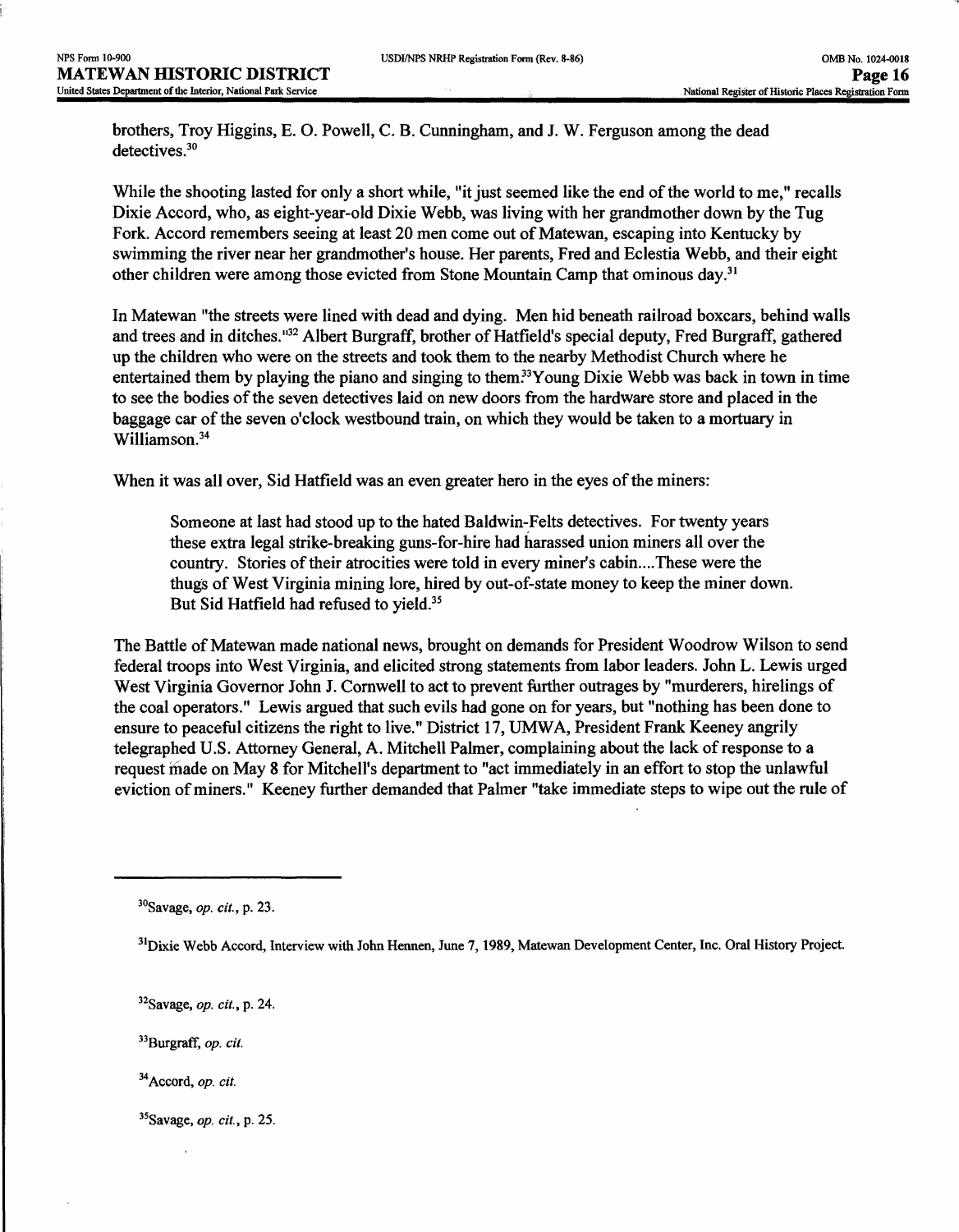gunmen which is prevalent in this state.'66 The governor's reaction, on the other hand, was one of major concern for the unfavorable publicity it brought on the state.

Hatfield and Mingo County Sheriff G. T. Blankenship, after learning that Tom Felts was on his way to Matewan with a posse of detectives, immediately deputized 100 miners to keep order in Matewan. No further violence ensued, however, as the train engineer raced the night train through the scheduled stop at Matewan and continued on to Williamson. Hatfield's deputized force was disbanded when the governor sent the state's entire state police force of 50 men to Matewan to take charge of law and order.<sup>37</sup>

Following the Battle of Matewan, union activity in Mingo County intensified. Within six weeks from the time of the battle, more than 90 percent of the miners in the county had taken the union oath and had joined one of 34 locals. On June 16 District President Keeney wrote UMWA Secretary-Treasurer William Green of the great success the union drive was experiencing:

We have Mingo County nearly completed and are breaking into McDowell, We do not intend to stop until every miner in the state is in the United Mine Workers' Organization. I do not propose to be blocked, bluffed, or brow-beaten in this campaign until every miner is in the organization.<sup>38</sup>

There was a new sense of confidence among the miners. That confidence received a boost from Mother Jones, the elderly long-time crusader for laborers' rights, who returned to the area on June 21. She spoke to 1500 miners from the courthouse steps in Williamson, then went on to Matewan where she posed for photographs with Sid Hatfield and later spoke to a group of miners. On June 23, she was with 4,000 miners who "swarmed into Williamson for a union convention and celebration of victory in breaking the Tug coalfield." Union officials unanimously voted to go on strike on July 1, unless the coal operators agreed to negotiate. When the operators refused, District president Keeney responded by calling a strike. On July 1, mines all along the Tug closed down, and by mid-July, coal production in the area had come almost to a halt.<sup>39</sup>

Scattered violence broke out immediately and continued for months. Coal company properties were destroyed.40 Fighting extended into nearby Kentucky when union miners from Mingo County fired upon nonunion miners at Freeburn, Kentucky. Kentucky's governor sent in 200 national guardsmen and West Virginia ordered state police back to Mingo. But, the state police were rushing from one outbreak to another. Governor Corawell had had enough, he asked for federal troops. Those troops, nearly 500 strong, arrived by train in late August, 1920, with machine guns, a cannon, motor trucks, motorcycles, and pack mules. Matewan was the location of one of their largest detachments. The federal troops stayed until November 4. They had hardly left, however, before major violence resumed. The primary target of

39Savage, *op. cit.,* p. 28.

<sup>36</sup>David Alan Corbin, *Life, Work and Rebellion in the Coal Fields: The Southern West Virginia Miners, 1880-1922* (Urbana and Chicago: University of Illinois Press, 1981), pp. 201-202.

<sup>37</sup>Savage, *op. cit.,* p. 26.

<sup>38</sup>Corbin, *Life, Work, and Rebellion in the Coal Fields,* p. 202.

<sup>40</sup>Corbin, *Life, Work and Rebellion in the Coal Fields,* pp. 202-203; Savage, *op. cit.,* pp. 29-30.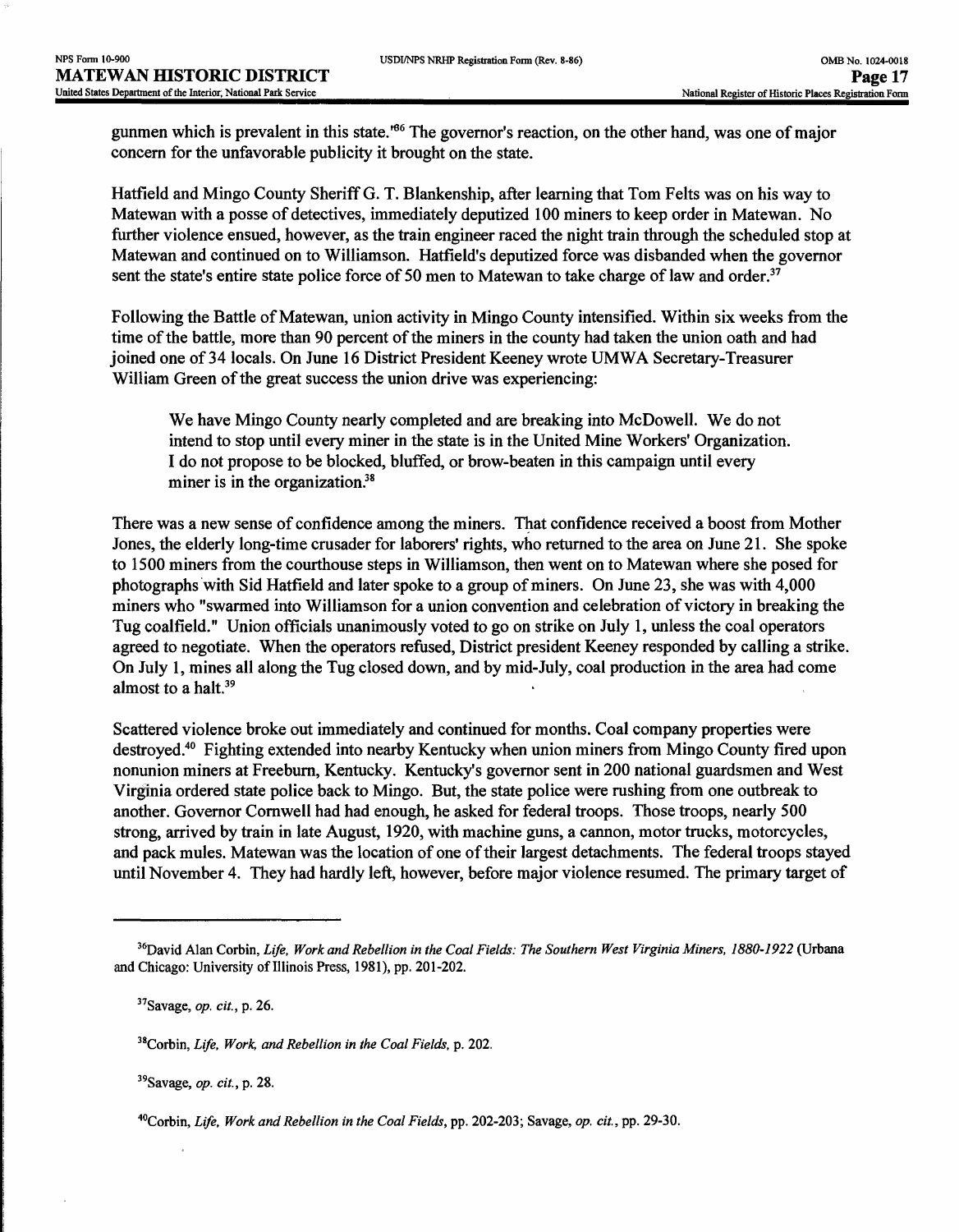the violence was nonunion strikebreakers who had been brought in from places like Pittsburgh, Louisville, Memphis, Akron, and New York City to reopen the mines.<sup>41</sup>

Governor Cornwell asked for federal troops to be returned to Mingo. On November 27, the governor declared Mingo County "to be in a state of insurrection." With federal troops back in the area, the governor proclaimed that, until further notice, Mingo County would "be under the direct charge of the commanding general of the Fifth Corps Area." Five hundred men of the Nineteenth Infantry Regiment, under the command of Colonel Herman Hall, gave Mingo County a heavy dose of martial law. Colonel Hall took over the county courthouse, banned public assemblies, parades, and demonstrations, and sent strong detachments to Matewan and nearby towns, where the soldiers patrolled the roads with fixed bayonets.<sup>42</sup>

As the winter of 1920-1921 approached, the strike became even more of a major news event. *Coal Age*  called the strike "the most complete deadlock of any industrial struggle in the country." National newspapers sent their reporters; and newsreel cameramen flocked in to photograph the tent colonies and army camps. "Heart-rending accounts of the miners' plight" were broadly publicized. There were stories of barefoot children playing in the snow, women giving birth in tents, people living in tents with bare frozen ground as the floor, and sick people lacking medical attention. All of the publicity brought encouraging responses in the form of food and money from people all over the country. At Christmas time a train carload of two thousand hams arrived; cars came with candy, nuts, fruit, and toys<sup>43</sup>The strike would continue for months and widespread hardships would be experienced for a long time.

In the meantime, Sid Hatfield and twenty-two others had been indicted by a grand jury for the murder of Albert Felts. The governor had sought passage of a bill which would have allowed jurors to be brought in from other counties. This was interpreted by the union members as an attempt to win an easy conviction. After protests from union members and circulation of petitions demanding a fair and impartial trial for the accused, the bill died.44

The trial began in Williamson on January 26, 1921. The defendants were to be charged as a group for each of the seven detectives killed in the battle. By the time the verdict of acquittal was given on March 19,1921, the number being charged had been reduced to 16.45 The trial, the biggest in West Virginia's history up to that time, drew record crowds. Prominent lawyers represented both sides. Representing the defendants were Harold W. Houston, general counsel of the UMWA in West Virginia; and John J. Conniff of Wheeling, one of the state's foremost attorneys. The prosecution was represented by Joseph M. Sanders of Bluefield, former justice of the West Virginia Supreme Court, now working for the coal

<sup>43</sup> Savage, *op. cit.,* pp. 39-41.

*"Ibid,* p. 34.

*^Williamson Daily News,* January 27,1921-March 20, 1921.

<sup>4</sup>ISavage, *op. cit.,* p. 35.

*nlbid* p. 39; Merle T. Cole, "Martial Law in West Virginia and Major Davis as 'Emperor of Tug River,'" *West Virginia History,* Winter, 1982, p. 128.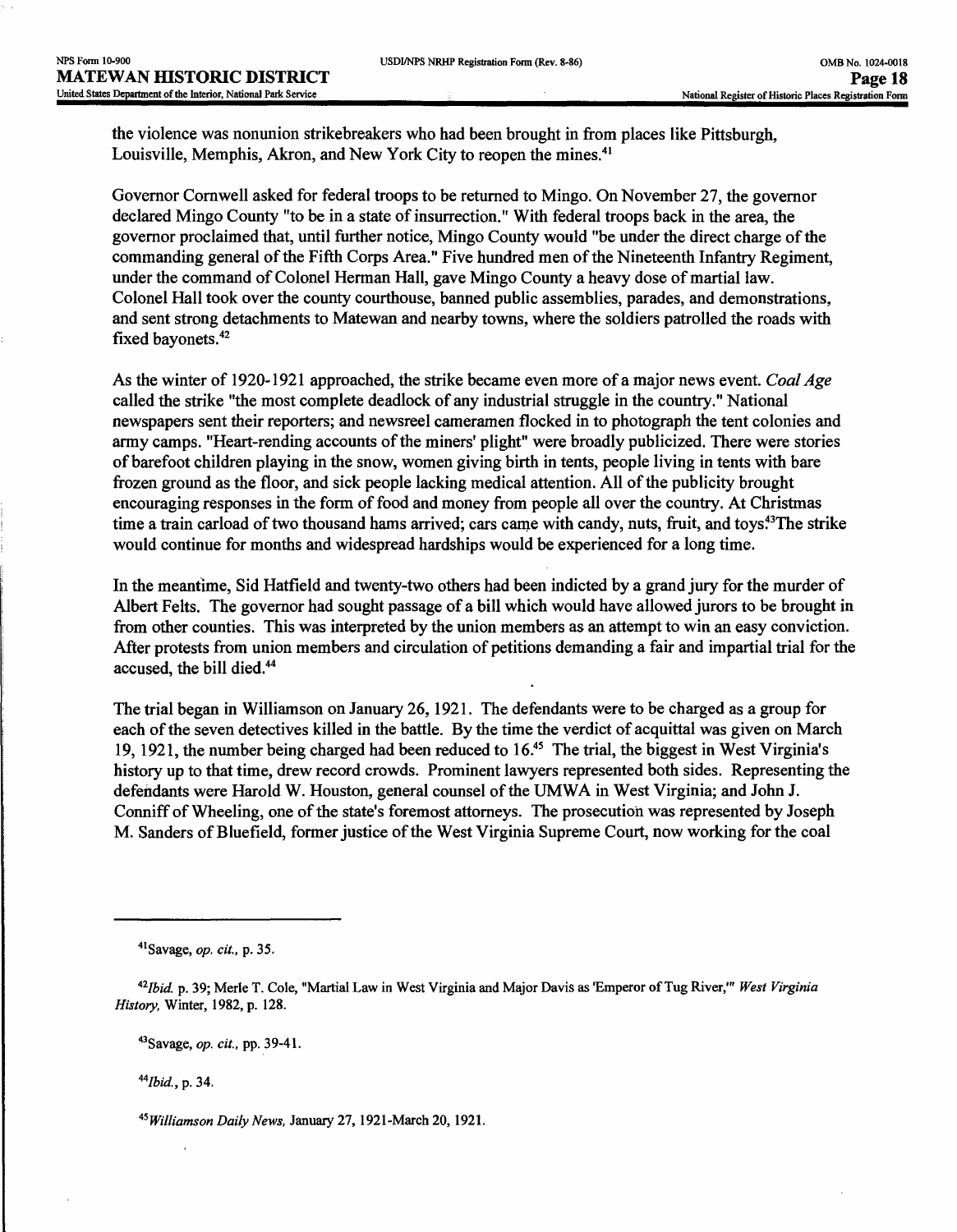operators; James Damron, who had resigned in August from the circuit court to work for the coal operators; and John S. Marcum of Williamson, veteran of five hundred murder trials.46

Perhaps the most intriguing testimony was that given by double-agent Charles Everett Lively. During the trial, Lively told what each of the defendants had told him in confidence about the battle?7 At the time of the battle, Lively had been in Charleston, West Virginia in the United Mine Workers office. He first heard of the Matewan battle from Fred Mooney, Secretary-Treasurer of District 17, UMWA. He came to Matewan two days later, presumably on union matters, but in reality, as an agent of Baldwin-Felts. After he moved his family to Matewan in July and opened his restaurant, he was able to get Hatfield to confide in him, as a friend, the details of the battle. This information was then secretly sent to Thomas Felts, who was personally directing an intensive private investigation of the battle and giving that information to local and state officials, including Governor Cornwell.<sup>48</sup>

During final arguments on Saturday, March 18,1921, defense attorney Harold Houston caught the attention of the courtroom crowd by declaring: "It is time that Mingo County should be governed by the taxpayers, and not by a private detective agency." He asked his audience, "What crime had these men committed?....The crime they committed, calling down the power of the coal operators upon them, was joining the miners' union." Judge Sanders, in four hours of oratory, summed up the prosecution's case. Judge R. D. Bailey instructed the jury. When the jury had not reached a verdict by 9:15 P.M., the court adjourned until Monday. Shortly after 11:00 A.M., March 20, 1921, the jury returned a not guilty verdict.<sup>49</sup>

Late Monday afternoon, Hatfield and the 16 other defendants boarded a special railroad car on the now famous train No. 16 headed for Matewan. The whole town was at the Matewan depot to greet the heroes. The crowd was so heavy and the greetings so prolonged, it took Hatfield and his wife Jessie more than an hour to go the 200 feet from the depot to their apartment across the railroad tracks. Upon arriving home, Hatfield looked at his right hand, swollen from all of the handshaking, and remarked, "It's good to know that you have so many friends."50

The union played up Harfield's celebrity status by featuring him in a silent movie, *Smilin' Sid,* which was shown in union mining camps. Despite his popularity in Mingo County, Hatfield suspected he was a target for assassination by Baldwin-Felts detectives.<sup>51</sup>

There was strong reaction to the acquittal in the West Virginia legislature. State Senator Joseph Sanders, chief counsel for the prosecution in the Matewan trial, sponsored a bill making it possible to draw a

*'"ibid.,* p. 45; Lively, Testimony, Trial of Sid Hatfield, February 25, 1921.

48Sherwood, *op. cit.,* p. 55.

49Savage, *op. cit.,* p. 49; Lee, *op. cit.,* 62. There was a second trial, for the murder of detective J. W. Ferguson. This occurred after the deaths of Sid Hatfield and Ed Chambers. The jury in this case could not agree and all indictments were dismissed.

50Savage, *op. cit.,* p. 49.

*5llbid,* pp. 50-51.

<sup>46</sup>Savage, *op. cit.,* p. 42.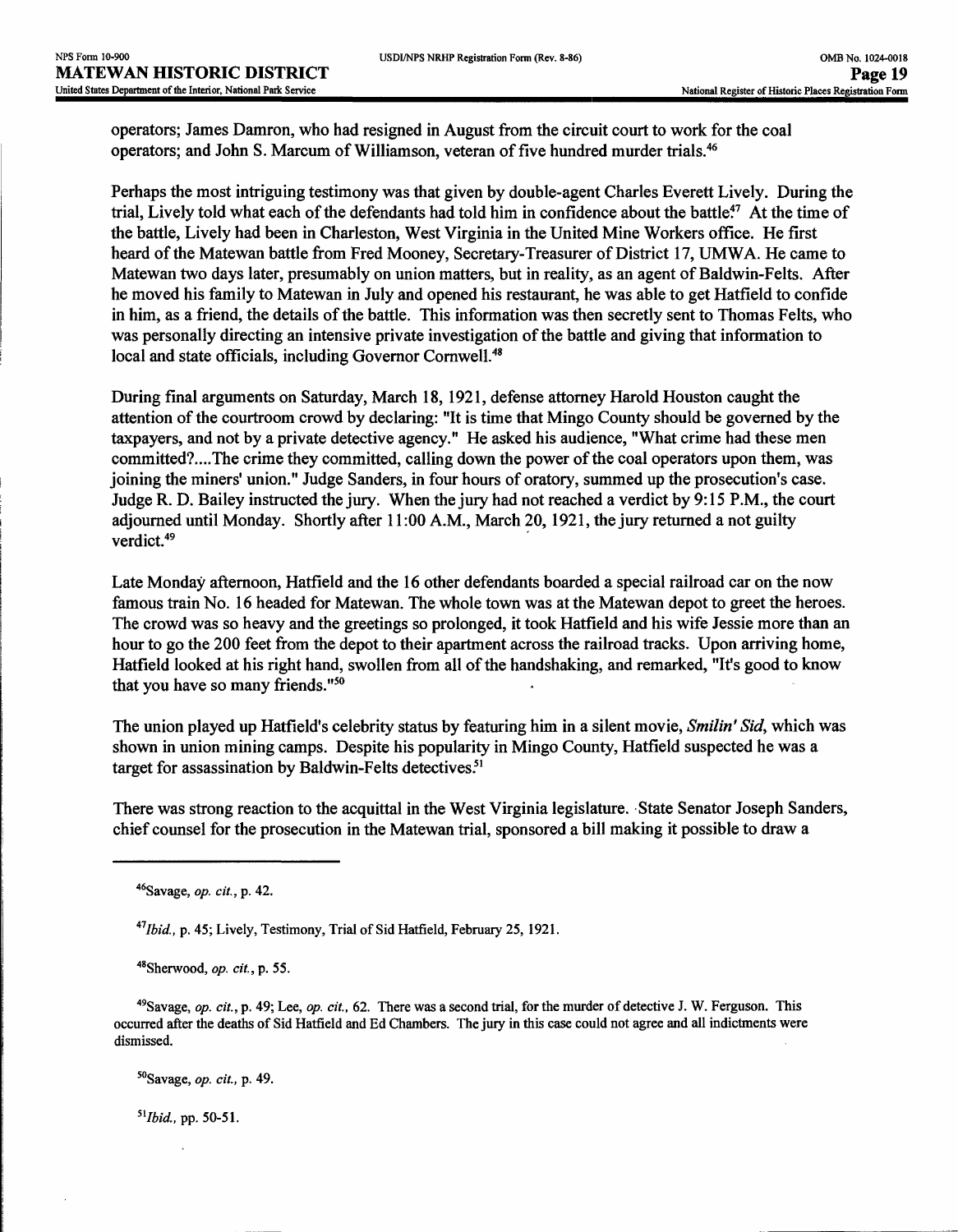county court jury from another county, the same legislation that had died the preceding fall. The size of the state police was doubled, and the re-establishment of the state's National Guard was authorized.

With the strike continuing and the federal troops disbanded, it became obvious in early May 1921 that striking miners planned an all-out assault on nonunion mines, mostly on the Kentucky side of the Tug Fork. The nonunion miners made it clear that they would strike back. What resulted was a full-scale battle, starting on May 12 and continuing through May 14. When the three-day Battle on the Tug was over, at least 20 men had been killed.<sup>52</sup> With the fighting stopped, there was still fear that the West Virginia state police under Captain J. R. Brockus and the Kentucky militia would be unable to put down any future outbreak of fighting. West Virginia's recently installed new governor, Ephraim F. Morgan, called upon President Warren Harding to send federal troops back to Mingo County.

When his request was refused, Governor Morgan, citing a "state of war, insurrection and riot" in Mingo County, proceeded to declare martial law in that county, doubled the state police force, sent an additional 75 state police to the county, and called for the establishment of a special police force, made up of 250 citizens of Williamson, under Captain J. R. Brockus. The special police force was chosen from lists provided by the coal companies.<sup>53</sup>

Major Thomas B. Davis was given the overall responsibility by the governor to enforce martial law in Mingo County. Davis' enforcement of martial law was primarily directed toward controlling the union. "There is no pretense that the provision against public assemblies is enforced against anybody except union miners," wrote Arthur Warner while reporting in *The Nation* on the situation in southern West Virginia. Officers of the UMWA in Williamson were arrested by Davis and Brockus and shipped off to jail in McDowell County because operating the UMWA office violated the provision in the proclamation against public assembly.54The same restrictions, however, were not placed on churches, fraternal organizations, movie houses, etc.

Davis' control was so absolute that, if two union miners met at a street corner and gave the appearance of carrying on a conversation, they could be arrested. The proclamation had a rigid provision against publication of anything, including hand-bills, newspapers, "or otherwise, reflecting in any way upon the United States or the State of West Virginia or their officers." Arrests were made without warrants, and union miners were put in jail without bail for what Major Davis considered violations of the martial law proclamation. But, as Warner wrote, "Remarkable as this regime sounds, it has no terrors for the average citizen of Mingo County. He scarcely realizes it exists. It applies only to the union miner, and to him with its full rigor.<sup>165</sup> Striking miners responded as they know how," with more violence and destruction of coal properties.<sup>56</sup>

54Savage, *op. cit.,* p. 60.

55Arthur Warner, "Fighting Unionism with Martial Law," in Corbin, *West Virginia Mine Wars: An Anthology,* pp. 114-115. Warner's account was published in *The Nation,* October 12, 1921.

56Savage, *op. cit.,* p. 58.

S2Corbin, *Life, Work, and Rebellion in the Coal Fields,* p, 205.

*<sup>\*</sup>Ibid.,* p. 207.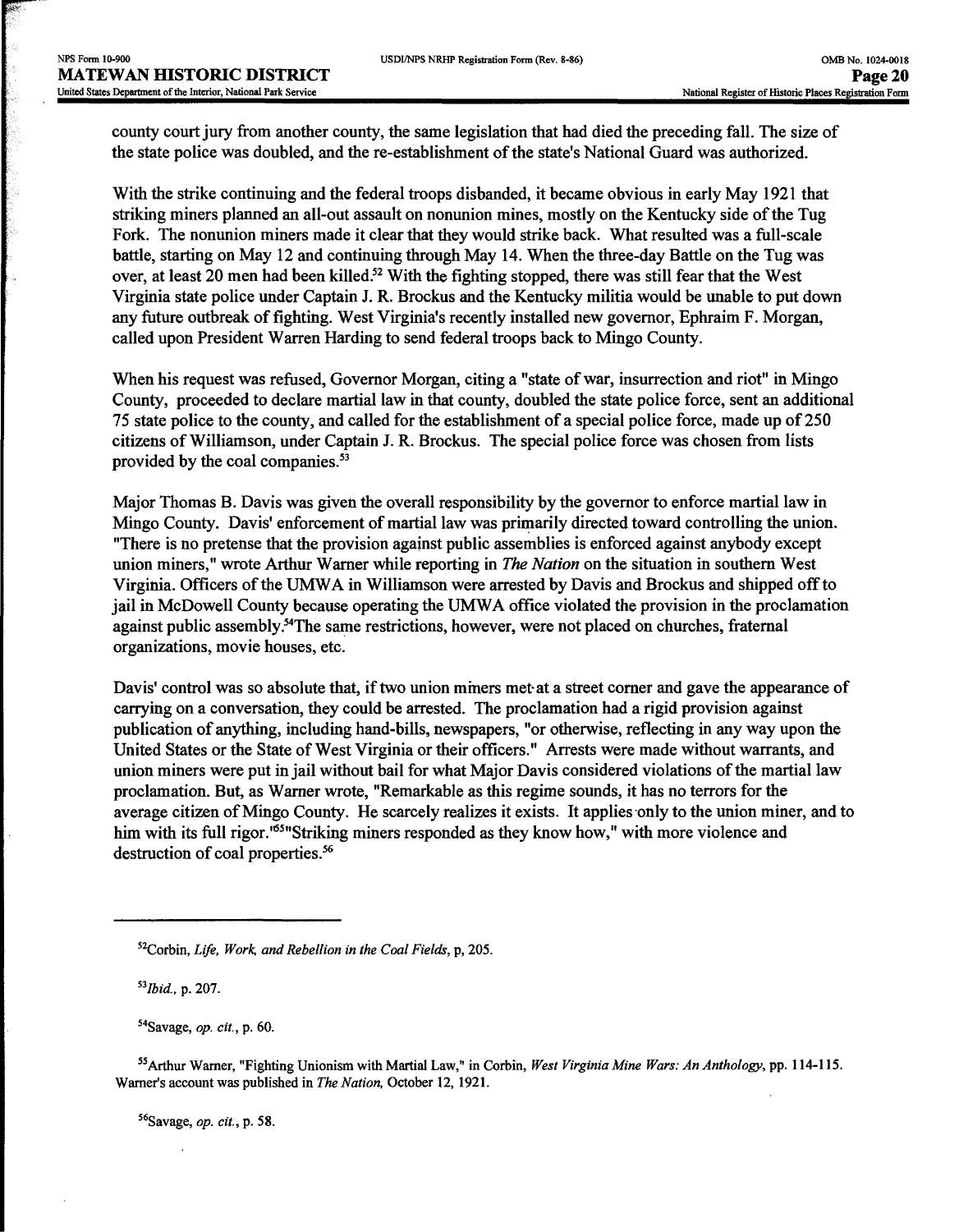The arrest of the UMWA officials and the raid on the tent colony at Lick Creek, near Williamson, led by Davis and Brockus, in which a union miner by the name of Alexander Breedlove was killed, drew national attention. President of the UMWA, John L. Lewis, protested to Governor Morgan that the union officials were doing only union business. Morgan offered no help, and Lewis\* appeal to President Harding met with no better success. The jailed UMWA officials were released only after UMWA Vice President Philip Murray, who had rushed to West Virginia to meet with Major Davis, "in helpless rage," agreed that the UMWA officials would leave the state.<sup>57</sup>

By this time, pressure was mounting for a congressional investigation of the violence in West Virginia's coal fields. Senator Hiram Johnson of California, citing the killing of Breedlove at a time when he was trying to surrender and was praying for mercy, introduced a resolution calling for such an investigation. The resolution, adopted by the U.S. Senate, charged the Committee on Education and Labor to undertake the investigation. Hearings before the Committee got underway on July 14, 1921. Witnesses included District 17 President Frank Keeney and Secretary-Treasurer Fred Mooney, Captain J. R. Brockus, miners, coal operators, Charles Everett Lively, and Sid Hatfield, among others.

On July 16, Hatfield gave his testimony before a room of senators, lawyers, news reporters and spectators. After being introduced by his attorney, Harold Houston, and being reassured by Senator William S. Kenyon, chairman of the Senate Committee on Education and Labor, that the committee "did not want to try Mr. Hatfield's case," Hatfield quietly told the story of the battle of Matewan as he saw it?<sup>8</sup> Hatfield learned that he was under indictment in McDowell County when Mr. Avis, attorney for coal operators, questioned him: "Are you not under indictment in McDowell County, an indictment returning this week, charging you with a conspiracy, in connection with others, to blow up the coal tipple at Mohawk?" Hatfield responded: "This is the first I heard of it."<sup>59</sup>

When Hatfield returned to his hotel in Washington, he received official word that he and 35 other Mingo miners had been indicted on charges of attacking nonunion miners at Mohawk in August 1920. The directions were for him to report to Welch for trial. Hatfield saw signs of a frame-up. He was afraid he would be killed if he went to Welch. Two weeks after the Senate hearings, he was arrested in Matewan by McDowell Sheriff William Hatfield and Welch Police Chief Harry Chafin. Sid Hatfield surrendered peacefully, and along with his wife Jessie, accompanied the sheriff and the police chief back to Welch. After spending a night in jail, he was released when Jessie posted two thousand dollars bond. Sheriff Hatfield promised Jessie that her husband would be safe, but his friends were not convinced. The union asked Governor Morgan for protection for Sid Hatfield, but the governor refused.<sup>60</sup>

The date for the trial in Welch was set for August 1,1921. On that day Hatfield, Jessie, Hatfield's deputy Ed Chambers (one of the defendants in the Matewan trial) and his wife, Sallie, along with Mingo Deputy Sheriff Jim Kirkpatrick left Matewan on the five o'clock morning train. Jessie's apprehension grew when she saw C. E. Lively board the train at the town of laeger, 17 miles out of Welch. Lively, who had given

^Savage, *op. cit.,* pp. 66-67.

*<sup>51</sup>Ibid. }* pp. 60-61. For additional information on the Lick Creek raid see Cole, *op. cit.,* pp. 137-138.

<sup>58</sup>Sid Hatfield, Testimony, *West Virginia Coal Fields: Hearings Before the Committee on Education and Labor, United States Senate,* vol 1, pp. 206-207; Savage, *op. cit,,* p. 65.

S9Sid Hatfield, Testimony, *op. cit.,* vol. 1, p. 207.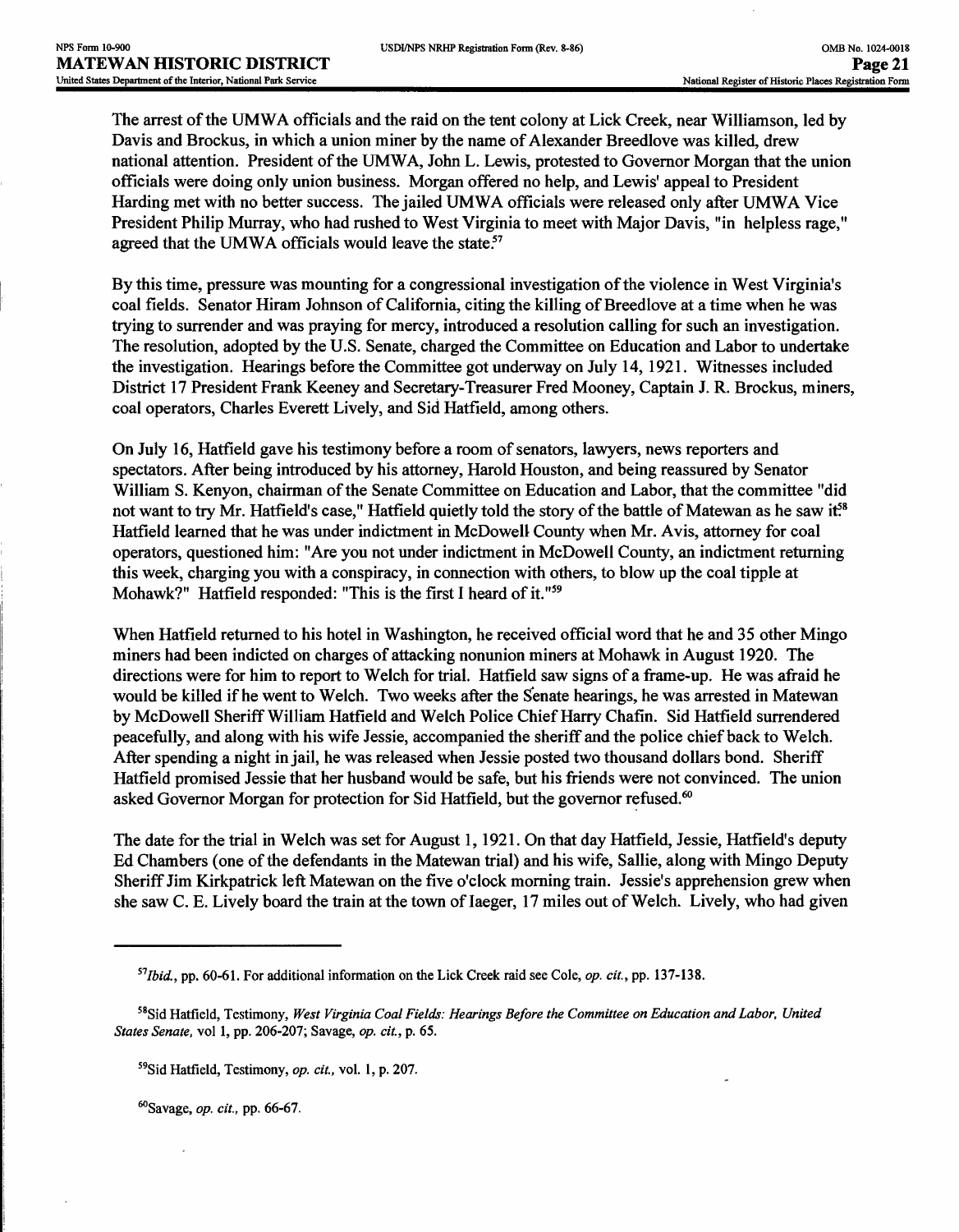so much damaging testimony about Hatfield at the Matewan trial, had moved to Bluefield the night of his testimony in Williamson.

Hatfield and his party got into Welch too early for the trial, so they ate breakfast, then went to the hotel room of C. J. Van Fleet, the union attorney who had come to defend Hatfield. While in the hotel room, Hatfield gave his two guns to Jessie, who put them in her traveling case. Hatfield waited for the next train to arrive from Matewan with more of his friends who would testify in his behalf. Then, Hatfield, unarmed, started for the courthouse with Jessie, Ed Chambers and his wife, Sallie, and Jim Kirkpatrick. As they were ascending the steps to the courthouse Hatfield waved to some of his friends who had just arrived by train. When Sid raised his hand to wave, Baldwin Felts detectives opened fire, with C. E. Lively taking the lead. Within seconds, both Hatfield and Ed Chambers were dead.<sup>61</sup>

The bodies of Hatfield and Chambers were brought back to Matewan where they were buried in the Hatfield Cemetery, across the Tug Fork in Buskirk, Kentucky. The funeral drew enormous crowds. Despite the rain, two thousand people walked in the funeral procession down Mate Street, crossed the swinging wire footbridge over the Tug and continued to the cemetery at the top of the hill. There, they heard the eulogy given by Samuel B. Montgomery, Grand Keeper for the Knights of Pythias of West Virginia, of which both Sid Hatfield and Ed Chambers were members. Montgomery had been strongly supported by miners and Hatfield in the 1920 gubernatorial election.

Montgomery's oration echoed the feelings of the thousands of mourners in attendance:

We have gathered here today to perform the last sad rites for these two boys who fell victims to one of the most contemptible systems that has ever been known to exist in the history of the so-called civilized world. Deliberately shot down, murdered in cold blood, while they were entering a place which, should have been a temple of justice, and by whom? Men who are working under the direction and taking their orders from coal operators who live in Cincinnati, New York City, and Boston.<sup>62</sup>

Montgomery ended his eulogy by dramatically referring to the rain that had been falling as, "Even the heavens weep with the grief-stricken relatives and friends of these two boys.<sup>"63</sup>

The story of how Hatfield and Chambers were murdered swept from mining camp to mining camp. Across the nation, newspaper headlines announced what had happened in southern West Virginia. While the killers were free on bond, hundreds of Mingo County miners remained in jail without formal charge or bond.<sup>64</sup>

There was pressure upon union officials to call a mass meeting of miners in Charleston. "We advised against such a move," wrote Fred Mooney in his autobiography, "owing to the tense conditions that

62Fred Mooney, *Struggle in the Coal Fields* (Morgantown: West Virginia University Foundation, 1967), p. 88. During this time, Mooney was secretary-treasurer of District 17, UMWA. No union officials could attend the funeral because of martial law.

63Savage, *op. cit.,* p. 73.

<sup>64</sup>*Ibid.* 

<sup>61</sup> Jessie Hatfield, Testimony, October 25,1921, *West Virginia Coal Fields,* vo. 2, p. 733; Savage, *op. cit.,* pp. 68-70.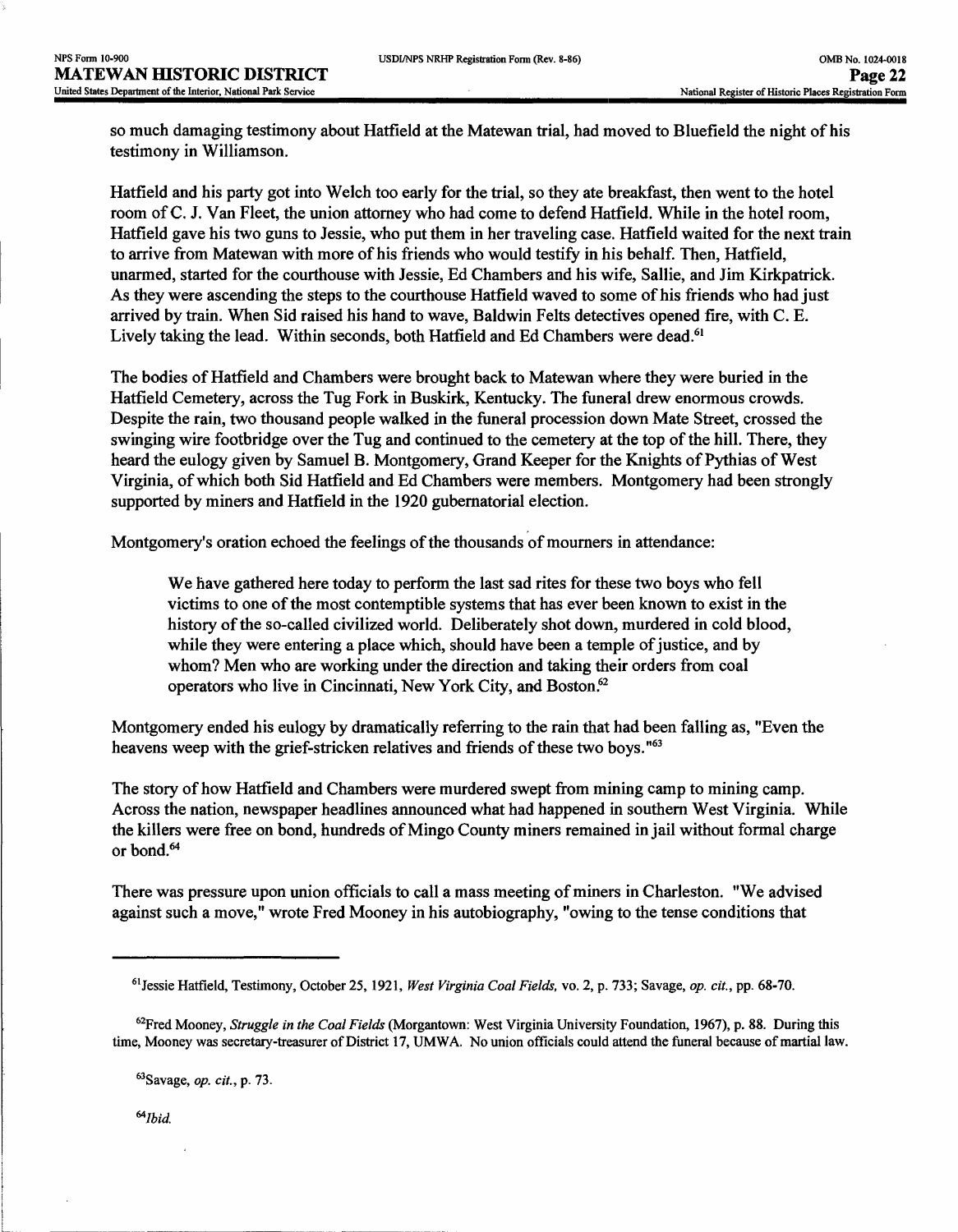prevailed following the death of Chambers and Hatfield." He recalled, "Our idea of protection at that time was to let sentiment cool down and reach a normal state." A mass meeting of 700 or 800 miners congregated in front of the capitol on August 7 to hear people like Mooney, Mother Jones, and S. B. Montgomery advise them "to go home, keep at work, and to let the law take its course."<sup>65</sup>

But the miners were not content to let the law take its course. The strike, which had begun on July 1, 1920, was now in its second year and martial law was still in effect in Mingo County. They had presented resolutions to Governor Morgan asking him to bring the Mingo miners and operators together to establish a joint commission for adjusting wages and other disputes. In his August 17 response, the governor refused, maintaining that "An employer is acting within his lawful rights in making non-membership in a union a condition of employment" and "is part of the constitutional rights of personal liberty and private property."66

The miners, considerably agitated by the governor's seeming unwillingness to do anything about the situation in Mingo County except to continue martial law, decided to take matters into their own hands. Sid Hatfield's death and the miners' sense of vengeance heightened their determination. Union men in Kanawha and Boone counties began to leave the mines, arm themselves and take to the road, with the intention of marching on Logan County and on to Mingo County to free their fellow union men from unwarranted imprisonment. What followed was the Battle of Blair Mountain.<sup>67</sup> The battle, which took place in the rugged mountainous terrain on the border between Logan and Boone counties, West Virginia, lasted from August 26 until September 3, 1921, and required the presence of a large body of federal troops before it was brought to an end.

The Battle of Blair Mountain has been called "America's largest armed insurrection since the Civil War. Some seven to ten thousand union miners, in their "on to Mingo" drive, clashed with nearly 3,000 state constabulary, deputy sheriffs and volunteers headed up by Logan County sheriff, Don Chafin. The rebellion was finally brought to an end with the intervention of 2,100 federal troops sent to the area by direction of President Warren G. Harding.<sup>68</sup>

That the United Mine Workers of America regarded Sid Hatfield's death as the event that caused the "smoldering volcano"69 to erupt at Blair Mountain was indisputably conveyed in the inscription on his tombstone erected by the UMWA: "His murder triggered the miners' rebellion of Blair Mountain."

69Corbin, *Life, Work, and Rebellion,* p. 206. This reference to the situation in southern West Virginia being like a volcano whose eruption was imminent was made by a federal military intelligence officer who was sent to Mingo to assess the situation following the Three Days Battle, May 12-14, 1921.

<sup>65</sup>Mooney, *op. cit.,* p. 89.

<sup>66</sup>Lunt, *op. cit.,* p. 124.

<sup>67</sup> Corbin, *Life, Work, and Rebellion in the Coal Fields,* p. 195.

<sup>68</sup>Billy Joe Peyton, Michael E. Workman, Michael W. Caplinger. "The Battle of Blair Mountain (West Virginia): Cultural Resource Survey & Recording Project" (Morgantown: Institute for the History of Technology & Industrial Archaeology, 1992), p. 49.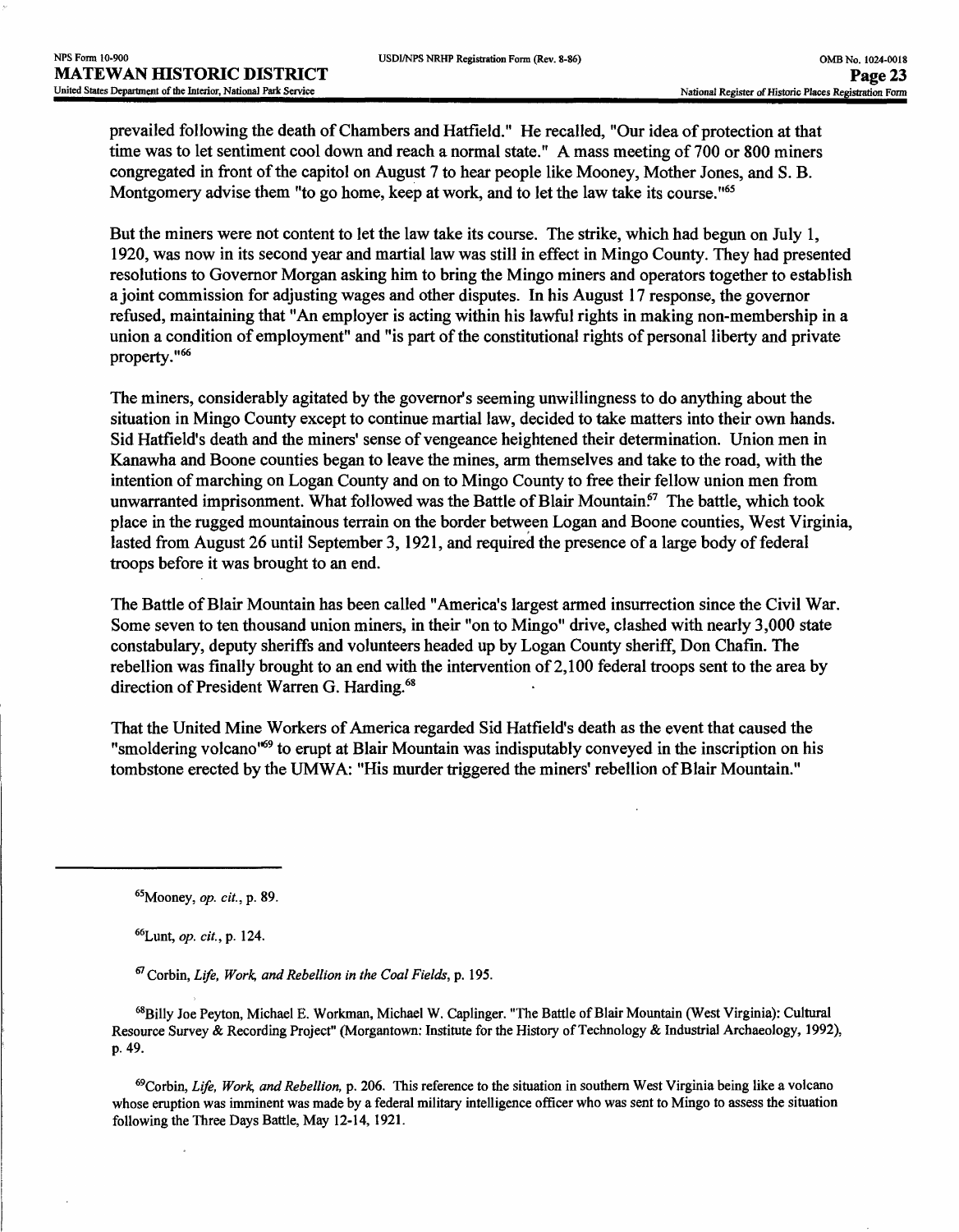#### **9. MAJOR BIBLIOGRAPHICAL REFERENCES**

- Accord, Dixie Webb. Interview with John Hennen, June 7,1989, Matewan Development Center, Inc. Oral History Project. Dixie Webb Accord was an eight-year girl living with her grandmother in Matewan at the time of the battle.
- Burgraff, Hawthorne. Interview with John Hennen, July 6, 1989, Matewan Development Center, Inc., Oral History Project. Mr. Burgraff was eight years old at the time of the battle. His father was a special officer under Sid Hatfield.
- Cole, Merle T. "Martial Law in West Virginia and Major Davis as 'Emperor of Tug River,'" *West Virginia History,* Winter, 1982, pp. 118-144.
- Corbin, David A. "The Battle of Matewan: A Larger, Broader Historical Context," Speech delivered at the commemoration of the Battle of Matewan, May 19, 1992.
- \_\_\_\_\_. Life, Work, and Rebellion in the Coal Fields: The Southern West Virginia Miners, 1880-1922. Urbana and Chicago: University of Illinois Press, 1981.
	- \_\_\_\_\_, ed. *The West Virginia Mine Wars: An Anthology.* Charleston, West Virginia: Appalachian Editions, 1990.
- Gioulis, Michael; McAllister, Paul; Sone, Stacy. "National Register of Historic Places Registration Form, Matewan Historic District," April 22,1993.
- Hatfield, Jessie [Mrs. Sid]. Testimony, October 25, 1921. *West Virginia Coal Fields: Hearing Before the Committee on Education and Labor, U.S. Senate,' Sixty-Seventh Congress, First Session, Pursuant to S. Res. 80, 2* vols. Washington, D.C.: Govt. Printing Office, 1921.
- Hatfield, Sid. Testimony, July 16, 1921. West Virginia Coal Fields: Hearings.
- Lane, Winthrop D. "The Labor Spy in West Virginia," in Corbin, David Alan, ed., *The West Virginia Mine Wars: An Anthology.* Lane was a journalist who covered the happenings in the southern West Virginia coal fields for *The Survey.* This article appeared in the October 22, 1921 issue of *The Survey.*
- Lee, Howard B. *Bloodletting in Appalachia: The Story of West Virginia's Four Major Mine Wars and Other Thrilling Incidents of its Coal Fields.* Parsons, West Virginia: McClain Printing Company, 1969.
- Lively, Charles Everett. Testimony, February 25,1921, Trial of Sid Hatfield, Williamson, West Virginia, *Williamson Daily News,* Feb. 25,1921.
- Lunt, Richard D. *Law and Order vs. the Miners: West Virginia, 1907-1933.* Charleston, West Virginia: Appalachian Editions, 1992.

Matewan Revitalization Task Force. *Matewan, A Time of Change,* May, 1990.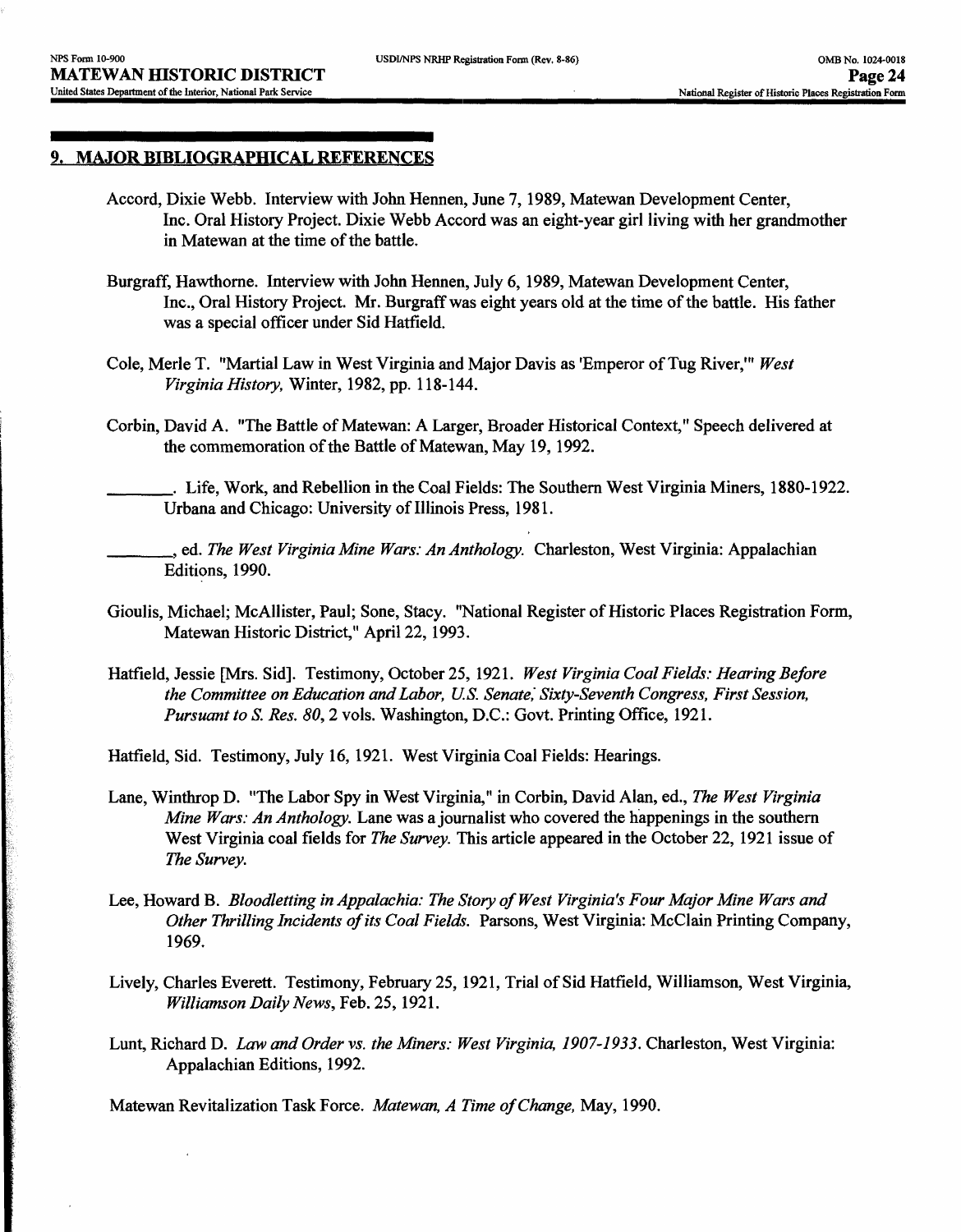- Mooney, Fred. *Struggle in the Coal Fields.* Morgantown: West Virginia University Foundation, 1967. Mooney was secretary-treasurer of District 17, UMWA, at the time of the Battle of Matewan.
- Peyton, Billy Joe; Workman, Michael E.; Caplinger, Michael W. "The Battle of Blair Mountain (West Virginia): Cultural Resource Survey & Recording Project." Morgantown: Institute for the History of Technology & Industrial Archaeology, 1992.
- Peyton, Billy Joe. "Description of Southern West Virginia Coal Fields," *A Coal Mining Heritage Study: Southern West Virginia.* Philadelphia: National Park Service, United States Department of the Interior, 1993.
- Savage, Lon. *Thunder in the Mountains: The West Virginia Mine War, 1920-21*. Pittsburgh: University of Pittsburgh Press, 1990.
- Sherwood, Topper. "The Dust Settles: Felts Papers Offer More on Matewan," in Sullivan, Ken, ed., *The Goldenseal Book of the West Virginia Mine Wars.* Charleston: Pictorial Histories Publishing Co., 1991.
- Warner, Arthur. "Fighting Unionism with Martial Law," in Corbin, ed., *West Virginia Mine Wars: An Anthology.*

Williams, John. Introduction to Savage, *Thunder in the Mountains.* 

*Williamson Daily News,* January 27, 1921-March 20, 1921.

Previous documentation on file (NPS):

- Preliminary Determination of Individual Listing (36 CFR 67) has been requested.
- X Previously Listed in the National Register.
- \_ Previously Determined Eligible by the National Register.
- \_ Designated a National Historic Landmark.
- \_ Recorded by Historic American Buildings Survey: #
- \_ Recorded by Historic American Engineering Record: #

Primary Location of Additional Data:

- $X$  State Historic Preservation Office
- \_ Other State Agency
- \_ Federal Agency
- \_ Local Government
- \_ University
- \_ Other (Specify Repository):